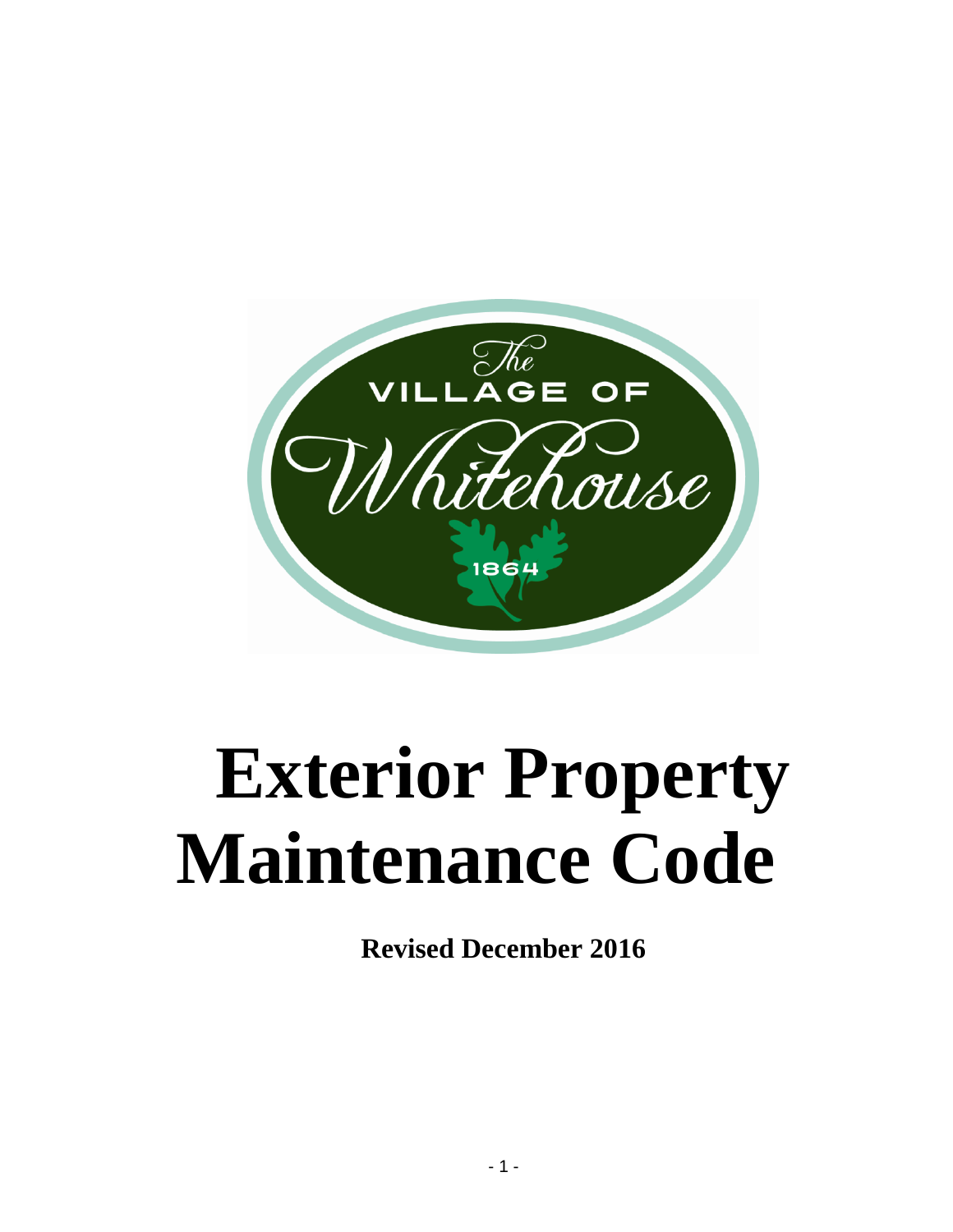## **Exterior Property Maintenance Code**

**Chapter 1351 [General Provisions](#page-1-0) Chapter 1355 [Definitions](#page-4-0) Chapter 1359 [Administration and Enforcement](#page-8-0) Chapter 1363 [Corrective Actions](#page-16-0) Chapter 1367 [Exterior Property Maintenance Standards](#page-20-0)**

## **CHAPTER 1351 GENERAL PROVISIONS**

<span id="page-1-0"></span>Section 1351.01 [Title](#page-1-1) Section 1351.02 [Purpose](#page-1-2) Section 1351.03 [Scope and Application](#page-1-3) Section 1351.04 [Compliance Required](#page-2-0)

Section 1351.05 [Conflict of Laws](#page-2-1) Section 1351.06 [Existing Remedies](#page-2-2) Section 1351.07 [Separability](#page-3-0) Section 1351.08 [Saving Clause](#page-3-1)

#### <span id="page-1-1"></span>**1351.01 Title**

This Ordinance shall be known as "The Exterior Property Maintenance Code of the Village of Whitehouse, Ohio" and hereinafter shall be referred to as the "Exterior Property Maintenance Code" or the "Maintenance Code."

#### <span id="page-1-2"></span>**1351.02 Purpose**

The purpose of this Maintenance Code is to protect the public health, safety, morals and general welfare as it pertains to premises and buildings used for residential, commercial, and industrial purposes. This protection is hereinafter provided by:

- A. Establishing minimum standards for maintaining residential, commercial and industrial environmental quality to preserve and achieve the presentable appearance of existing structures and premises; avoiding blighting effects of the substandard maintenance of structures and premises and its negative impact on the value of surrounding properties; and eliminating hazardous conditions;
- B. Fixing the responsibilities of owners, operators and occupants of structures and their premises; and
- C. Providing for administration, enforcement and penalties.

#### <span id="page-1-3"></span>**1351.03 Scope and Application**

A. The scope of this Maintenance Code is strictly limited to the establishment of minimum standards for the maintenance of exterior surfaces and exterior functioning units of all structures and buildings within the Village. No provisions of this Maintenance Code shall, in any way, directly or indirectly, be interpreted to interfere with, or limit the right of, any owner or resident to inhabit real property owned or leased by them in such manner and form as they may determine appropriate, consonant with other applicable provisions of law. This Code is directed to obvious visual problems which may occasion safety, health, welfare, or incipient blighting conditions within the Village.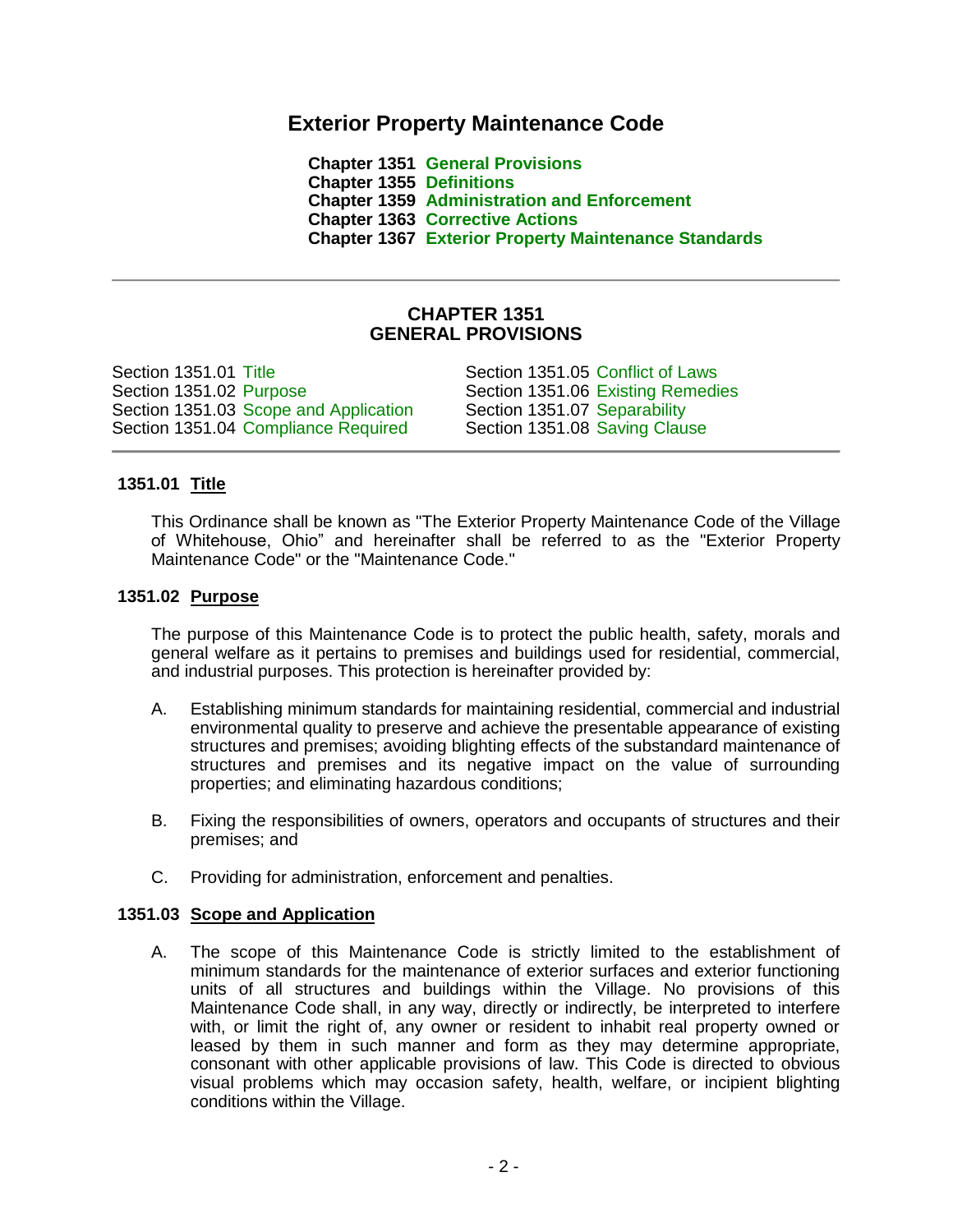- B. The provisions of the Maintenance Code shall apply to all premises and structures used for human habitation, commercial purposes, or industrial purposes which are now or may become in the future substandard with respect to structure, maintenance, proper drainage and sanitary conditions, or other similar conditions which otherwise constitute a public nuisance. The existence of such conditions, factors or characteristics adversely affect public health, safety, morals and general welfare and leads to the continuation, extension and aggravation of blight and its attendant negative effect on surrounding property values. Therefore, this Maintenance Code is hereby declared to be remedial and preemptive, and it is intended that this Maintenance Code be construed and interpreted to effectuate the purposes as stated herein.
- C. This Maintenance Code shall not be construed to prevent the enforcement of other provisions of Village codes or the Ohio Revised Code that prescribes standards other than is provided in this Maintenance Code.

#### <span id="page-2-0"></span>**1351.04 Compliance Required**

Every portion of a building or premises used or intended to be used for residential, commercial, or industrial purposes, shall comply with the provisions of this Maintenance Code, irrespective of when such building has been constructed, altered or repaired, or premises occupied, and without regard to any permits or licenses which shall have been issued for the use or occupancy of the building or premises for the construction or repair of the building, or for the installation or repair of equipment or facilities prior to the effective date of this Maintenance Code, except as hereinafter provided.

#### <span id="page-2-1"></span>**1351.05 Conflict Of Laws**

Every building, structure and land use shall meet all of the provisions and requirements of the official zoning code, building code, fire code and health ordinance applicable to the structure and it's intended and present use. Where these codes require the provision of a particular facility or equipment, or where they set a structural or installation standard, such related parts of every structure and dwelling unit shall be maintained to the minimum standard provided for in [Chapter 1367](#page-20-0) of this Maintenance Code or to the minimum standard provided for in the above codes, whichever standard is higher.

In any case where a provision of this Maintenance Code is found to be in conflict with a provision of any zoning, building, fire, safety or health regulation or other regulation, the provision which establishes the higher standard for the promotion and protection of the safety and health of the people shall prevail.

#### <span id="page-2-2"></span>**1351.06 Existing Remedies**

Nothing in this Maintenance Code shall be deemed to abolish, impair, or prevent the execution of any existing remedies related to the abatement of a public nuisance.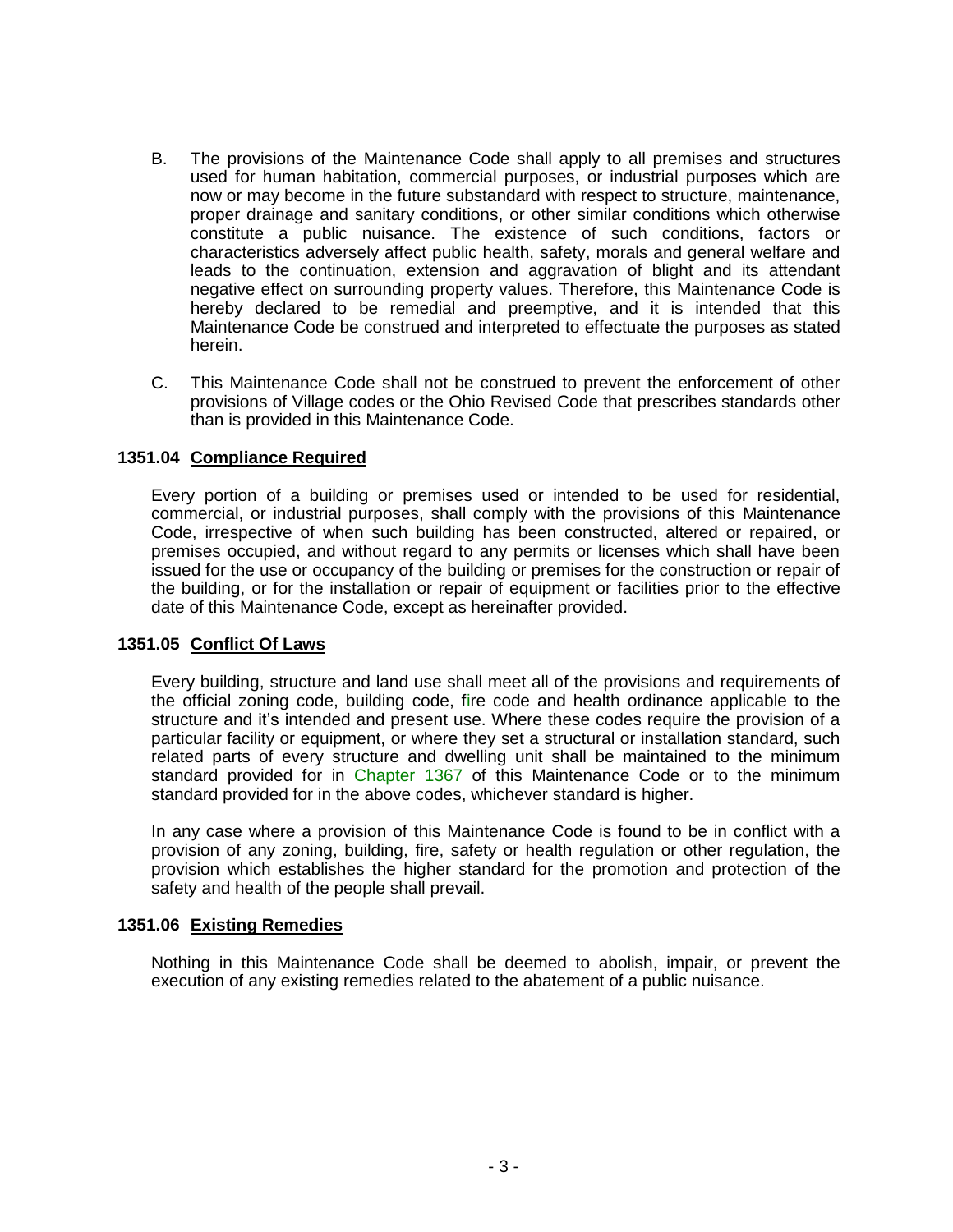#### <span id="page-3-0"></span>**1351.07 Separability**

If any section, subsection, paragraph, sentence, clause or phrase of this Maintenance Code is declared invalid for any reason whatsoever, such decision shall not affect the remaining portions of this Maintenance Code, which shall continue in full force and effect, and to this end the provisions of this Maintenance Code are hereby declared to be severable.

## <span id="page-3-1"></span>**1351.08 Saving Clause**

This Maintenance Code shall not affect violations of any other resolution, ordinance, code or regulation existing prior to the effective date of this Maintenance Code, and any violation of such shall be governed and shall continue to be punishable to the full extent of the law under the provisions of those ordinances, codes, or regulations in effect at the time the violation was committed.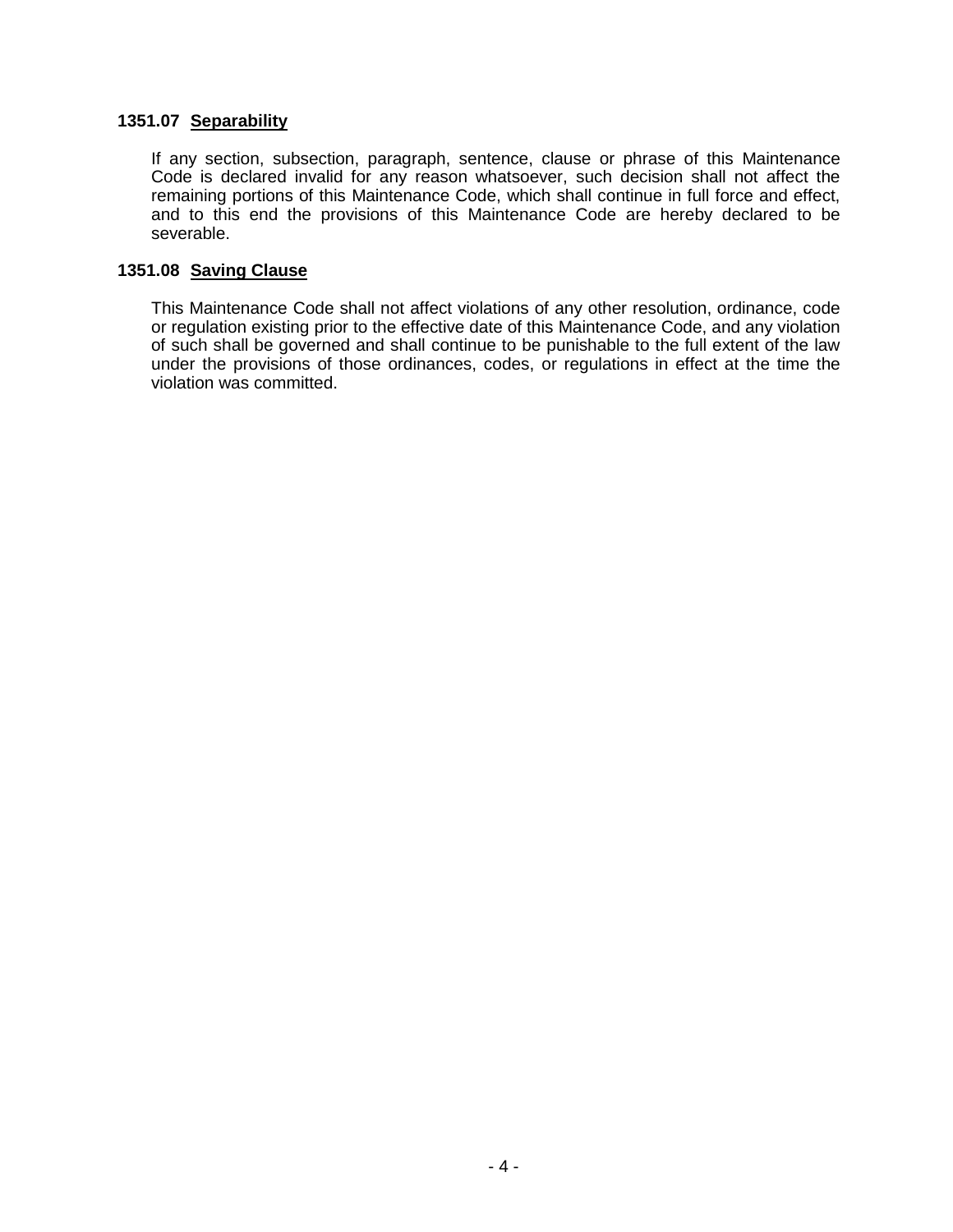## **CHAPTER 1355 DEFINITIONS**

<span id="page-4-0"></span>Section 1355.01 [Construction of Language](#page-4-1) Section 1355.02 [Definitions](#page-4-2)

#### <span id="page-4-1"></span>**1355.01 Construction Of Language**

For the purpose of this Maintenance Code certain terms or words shall be interpreted as follows:

- *A. Interchangeability*
	- 1. Words used in the singular shall include the plural, and the plural the singular;
	- 2. Words used in the present tense shall include the future tense;
	- 3. Words in the masculine gender shall include the feminine and neuter;
	- 4. The phrase "used for" shall include the phrases "arranged for," "designed for," "intended for," "maintained for," and "occupied for;"
	- 5. The word "person" includes a firm, association, organization, partnership, trust, company, or corporation as well as an individual;
	- 6. The word "dwelling" includes the word "residence.
	- 7. Whenever words denoting an area or structure are stated in this Maintenance Code, they shall be construed as though they were followed by the words "or any part thereof."
- *B. Mandatory and Advisory Verbs*
	- 1. The word "shall" is mandatory and not discretionary;
	- 2. The word "may" is permissive.

#### <span id="page-4-2"></span>**1355.02 Definitions**

Where terms are not defined in this Chapter, such terms shall have their customary meanings as the context implies.

**ABANDONED:** Vacant buildings in need of repair or maintenance for a continuous period greater than six (6) months from the date of first notice for repair or compliance requirements from the Enforcement Officer.

**BUILDING CODE**: The most current edition of the State of Ohio building code, for the regulation of construction, alteration, addition, repair, removal, demolition, use, location, occupancy, and maintenance of all buildings and structures.

**ENFORCEMENT OFFICER**: The Village Administrator or a person or persons duly designated by the Village Administrator.

**EXTERIOR PROPERTY AREAS**: Those portions of a structure which are exposed to public view as well as the open space contiguous to the structure.

**GARBAGE**: The animal or vegetable waste resulting from the handling, preparation, cooking and consumption of food or the by-products of such enumerated items, not to be inclusive of a well-maintained compost pile.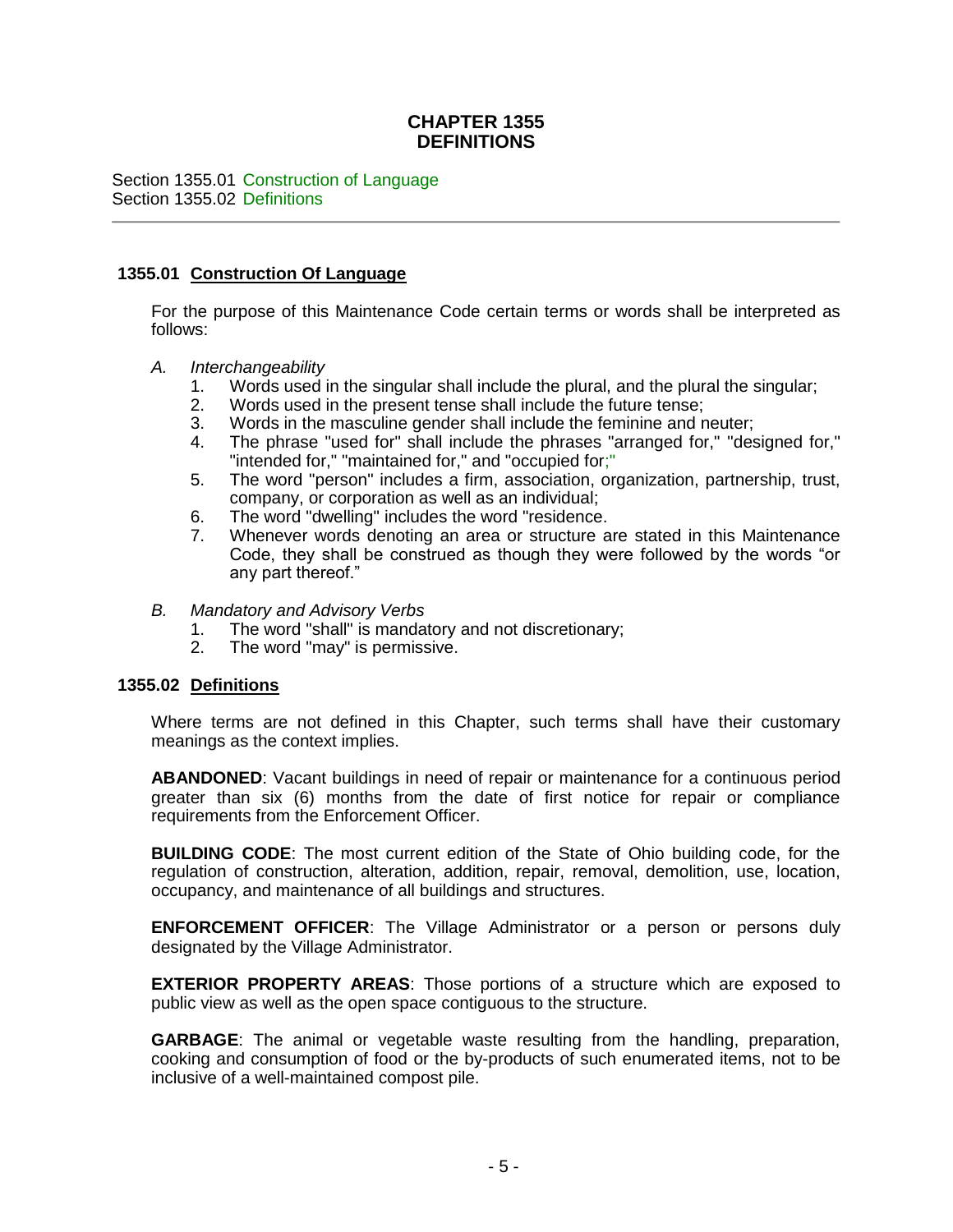**GRAFFITI**: Any unauthorized inscription, design, word, figure, or mark of any type drawn, marked, painted, tagged, etched, scratched, or written upon any upon any building, bridge, fence, gate, rock, structure, tree, wall, or other property visible to the public that defaces, damages, or destroys any public or private, real or personal property. Such inscription, design, word, figure or mark shall be deemed unauthorized if the property owner has not granted written permission prior to its application to the structure.

**INFESTATION**: The presence, within or contiguous to, a structure or premises of insects, rats, vermin, or other pests.

**JUNK OR INOPERABLE VEHICLE**: A vehicle, including but not limited to cars, trucks, busses, trailers, and boats, shall be deemed a junk or inoperable vehicle whenever any of the following occur:

- (1) It does not display a valid license plate; or
- (2) It is wrecked, partially wrecked, dismantled, partially dismantled, discarded or is incapable of being driven and has remained so for a continuous period of thirty (30) days; or
- (3) The vehicle is without fully inflated tires and/or has any type of support under it;
- (4) The vehicle has a substantially damaged or missing window, windshield, door, motor, transmission, or other similar major part.

**OPERATOR:** Any person who has charge, care or control of a structure or premises which is let or offered for occupancy.

**OWNER**: Shall include any of the following:

- (1) The owner of record as shown on the current tax list of the auditor of Lucas County, Ohio;
- (2) The mortgage holder of record, if any, as shown in the mortgage records of the recorder of Lucas County, Ohio;
- (3) Any person who has a freehold or lesser estate in the premises;
- (4) A mortgagee or vendee who evidences possession, charge, care, or control of the premises, and includes someone to whom the sheriff of Lucas County has issued a deed for the premises whether or not the deed has been recorded;
- (5) Any person who has charge, care, or of control of the premises as agent, executor, administrator, assignee, receiver, trustee, guardian, or lessee;
- (6) Any person who holds himself or herself out to be in charge, care, or control of the premises as evidenced by negotiating written or oral lease agreements relative to the premises, collecting rents for the premises, performing maintenance or repairs on the premises, or authorizing others to perform maintenance or repairs on the premises.

**PERSON**: Includes a firm, association, organization, partnership, trust, company, corporation or other legal entity, as well as an individual.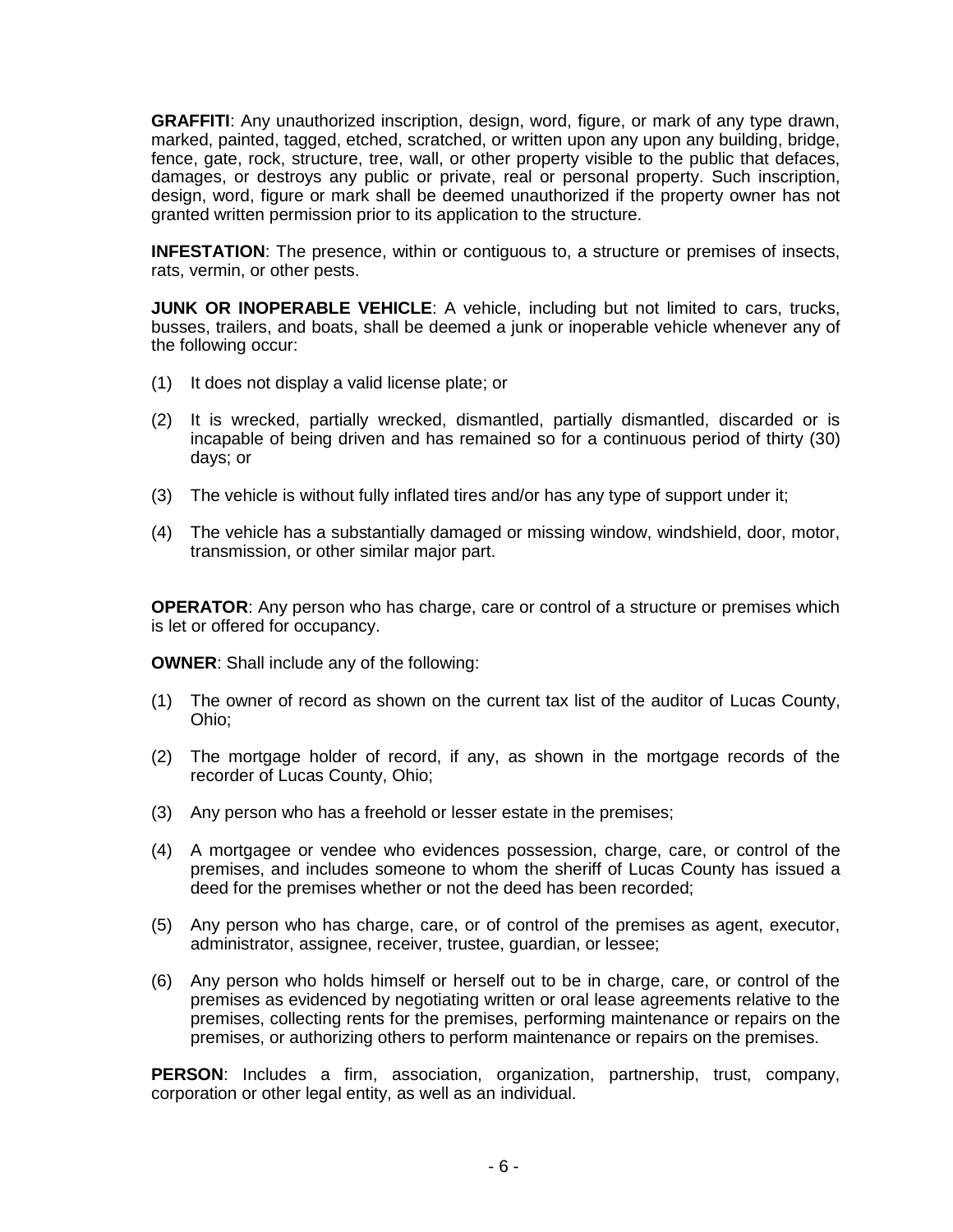**PREMISES**: A lot, plot, or parcel of land including the buildings or structures thereon.

**PUBLIC NUISANCE**: Shall include any of the following:

- (1) Any building, premises, or real estate, including vacant land, or any appurtenance thereto which is not in compliance with any building, housing, nuisance abatement, air pollution, sanitation, health, fire, zoning, or safety code of the Village of Whitehouse;
- (2) Any building, premises, or real estate, including vacant land, or any appurtenance thereto upon which its real property taxes have remained unpaid in excess of one (1) year from date of assessment;
- (3) Any building, premises, or real estate, including vacant land, or any appurtenance thereto on which a felony violation of ORC 2925 or 3719 has occurred;
- (4) Any building, premises, or real estate, including vacant land, or any appurtenance thereto as defined as a nuisance or public nuisance in ORC 3767;
- (5) Any building, premises, or real estate, including vacant land, or any appurtenance thereto that is used or occupied by a criminal gang (as defined in ORC 2923.41) on more than two (2) occasions within a one (1) year period to engage in a pattern of criminal gang activity (as defined in RC 2923.41);
- (6) Any building, premises, or real estate, including vacant land, or any appurtenance thereto used in violation of ORC 2915;
- (7) The physical condition, or use of any premises regarded as a public nuisance at common law;
- (8) Any physical condition, use, or occupancy of any premises or its appurtenances considered an attractive nuisance to children, including but not limited to junk, inoperable or unlicensed vehicles, abandoned wells, shafts, basements, excavations, abandoned refrigerators, and unsafe fences or structures;
- (9) Any premises which have improperly working drainage facilities;
- (10) Any premises designated as unsafe for human habitation or use;
- (11) Any premises, which is manifestly capable of being a fire hazard, or is manifestly unsafe or unsecured as to endanger life, limb or property;
- (12) Any premises which is unsanitary, or which is littered with rubbish or garbage;
- (13) Any structure or building that is in a state of dilapidation, deterioration or decay; faulty construction; open, vacant, or abandoned; damaged by fire to the extent as not to provide shelter in danger of collapse or failure, and is dangerous to anyone on or near the premises.

**RUBBISH**: Rubbish is both combustible and non-combustible waste materials, including car parts, motors, and abandoned appliances. The term shall also include rags, cartons, boxes, wood, excelsior, rubber, leather, tree branches, yard trimmings, tin cans, metals,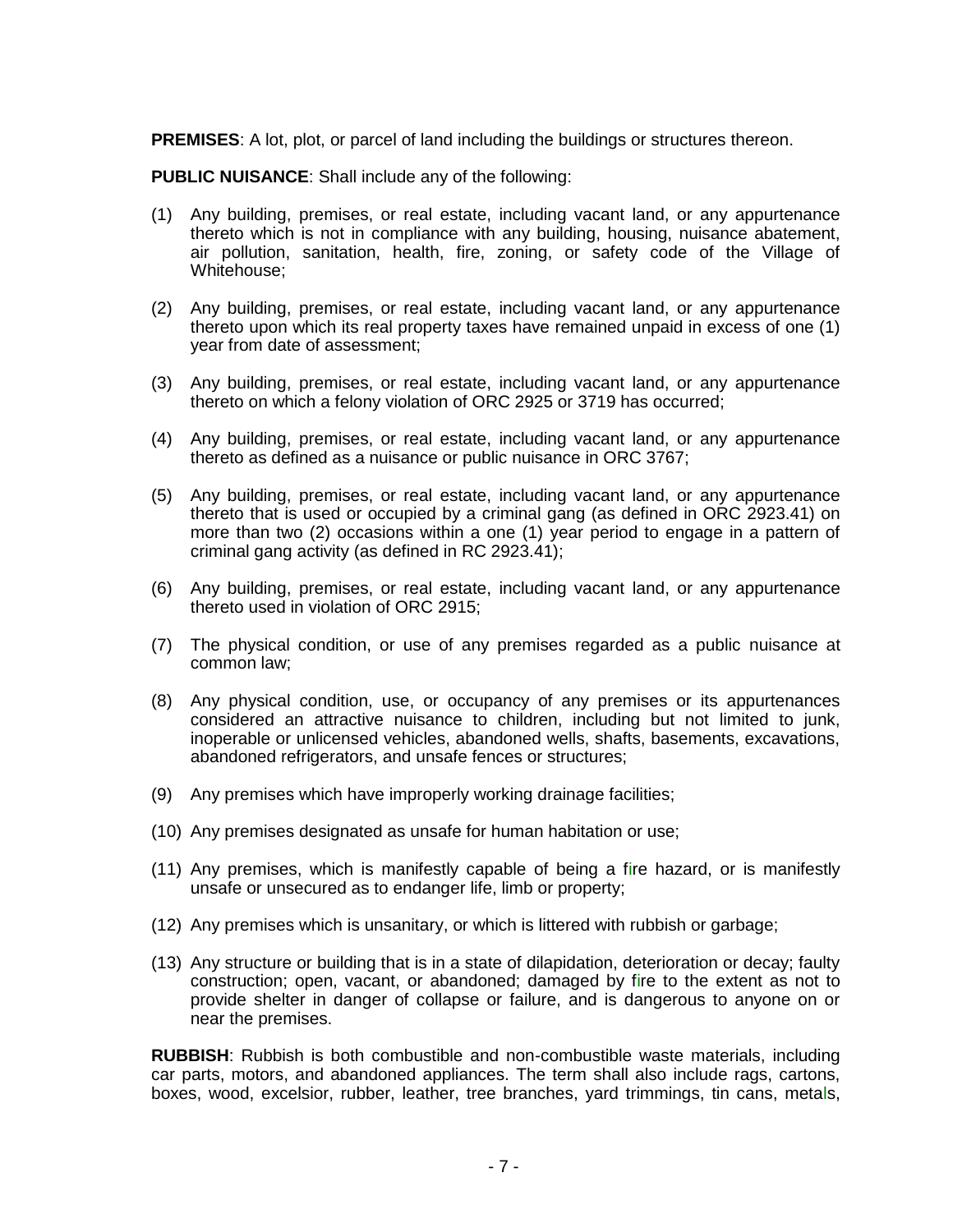mineral matter, glass, crockery, dust, and other similar materials, as well as the residue from the burning of wood, coal, and other combustible materials.

**STRICT LIABILITY OFFENSE:** An offense in which the prosecution in a legal proceeding is not required to prove criminal intent as a part of its case. It is enough to prove that the defendant either did an act which was prohibited, or failed to do an act which the defendant was legally required to do.

**STRUCTURE**: Anything constructed or erected which requires location on the ground or attachment to something having location on the ground.

**UNFIT FOR HABITATION**: Any building or structure found to be a public nuisance by the Enforcement Officer and further declared as unfit for human habitation or use due to any of the following:

- (1) The property is so damaged, decayed, dilapidated, unsanitary, unsafe, or vermininfested that it is hazardous to the health or safety of the occupants or of the public.
- (2) The property lacks illumination, ventilation, or sanitation facilities adequate to protect the health or safety of the occupants or of the public.
- (3) Because of its general conditions, the property is unsanitary or otherwise hazardous to the health or safety of the occupants or of the public.

**YARD:** An open space on the same lot with a structure.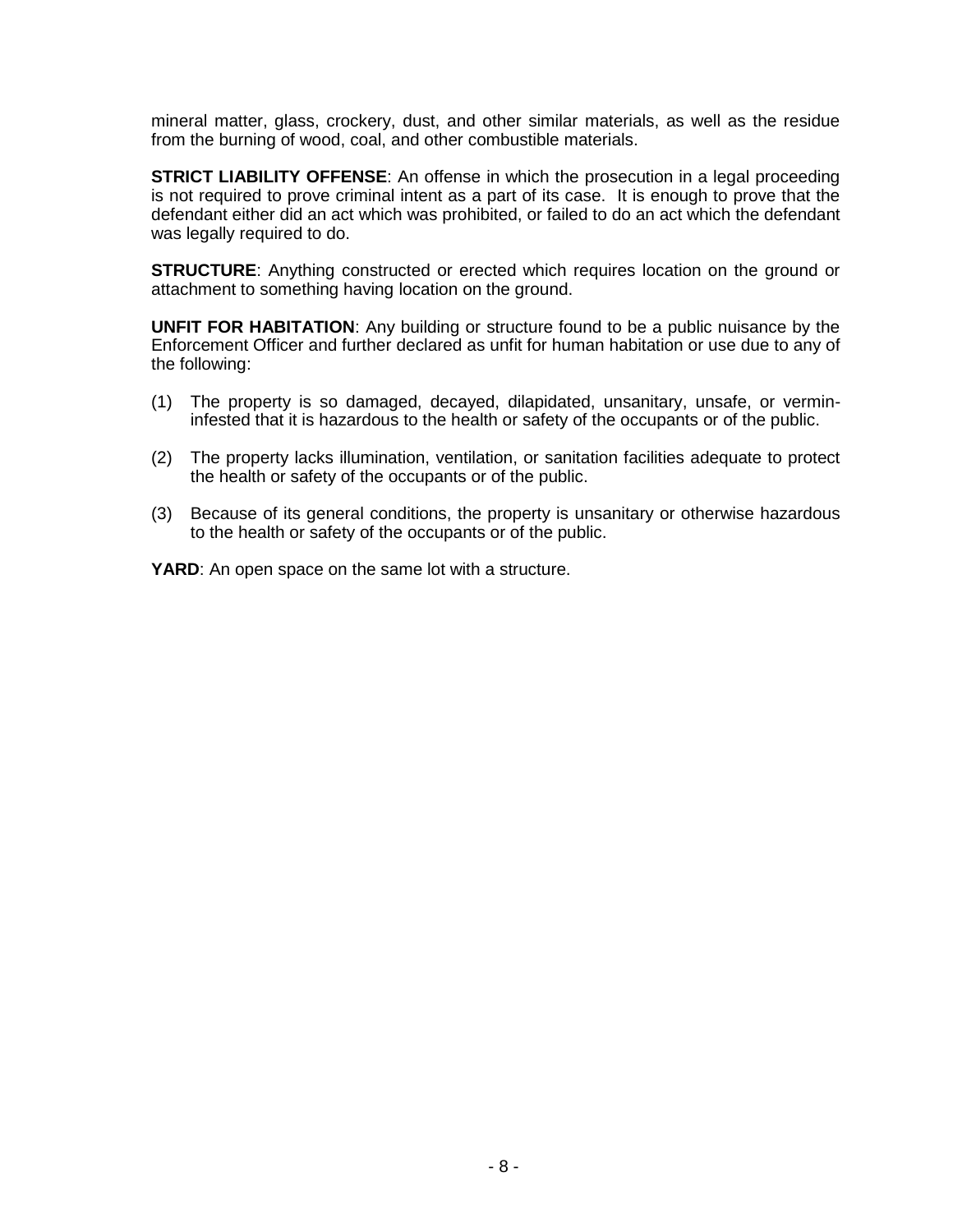## **CHAPTER 1359 ADMINISTRATION AND ENFORCEMENT**

<span id="page-8-0"></span>Section 1359.01 [Enforcement Officer](#page-8-1) Section 1359.02 [Inspections](#page-9-0) Section 1359.03 [Notice of Violations](#page-10-0) Section 1359.04 [Transfer of Ownership](#page-12-0) Section 1359.05 [Procedure upon](#page-13-0) Failure to [Comply with Notice of Violation](#page-13-0)

Section 1359.06 [Abatement of Nuisance by](#page-13-1)  [Village and Cost Recovery](#page-13-1) Section 1359.07 [Prosecution](#page-14-0) Section 1359.08 [Appeal](#page-14-1) Section 1359.99 [Violation and Penalties](#page-15-0)

#### <span id="page-8-1"></span>**1359.01 Enforcement Officer**

- A. *Chief Enforcement Officer and Assigned Enforcement Officers.* The Village Administrator shall serve as the Chief Enforcement Officer and may assign the duties of administering and enforcing this Maintenance Code to other related technical officers, inspectors, and other employees (hereinafter, the Chief and any assigned Enforcement Officers shall be denoted as the Enforcement Officer).
	- 1. The Enforcement Officer shall issue all necessary notices or orders to ensure compliance with the Code.
	- 2. The Enforcement Officer may call upon any department for whatever assistance may be necessary to abate a violation of this Exterior Property Maintenance Code.
- B. *Relief from Personal Responsibility.* Any officer or employee of the Village, acting in good faith and without malice, is hereby relieved from all personal liability or costs in any action, suit, or proceeding instituted for damage accruing to persons or property as a result of any act performed by that officer or employee in the lawful discharge of official duties under the provisions of this Maintenance Code, and shall be defended by the legal representative of the Village until the final termination of the proceedings. However, the Village will not be liable for the actions of any independent contractor, hired by the Village to effect this Maintenance Code, for acts outside the scope of official duties.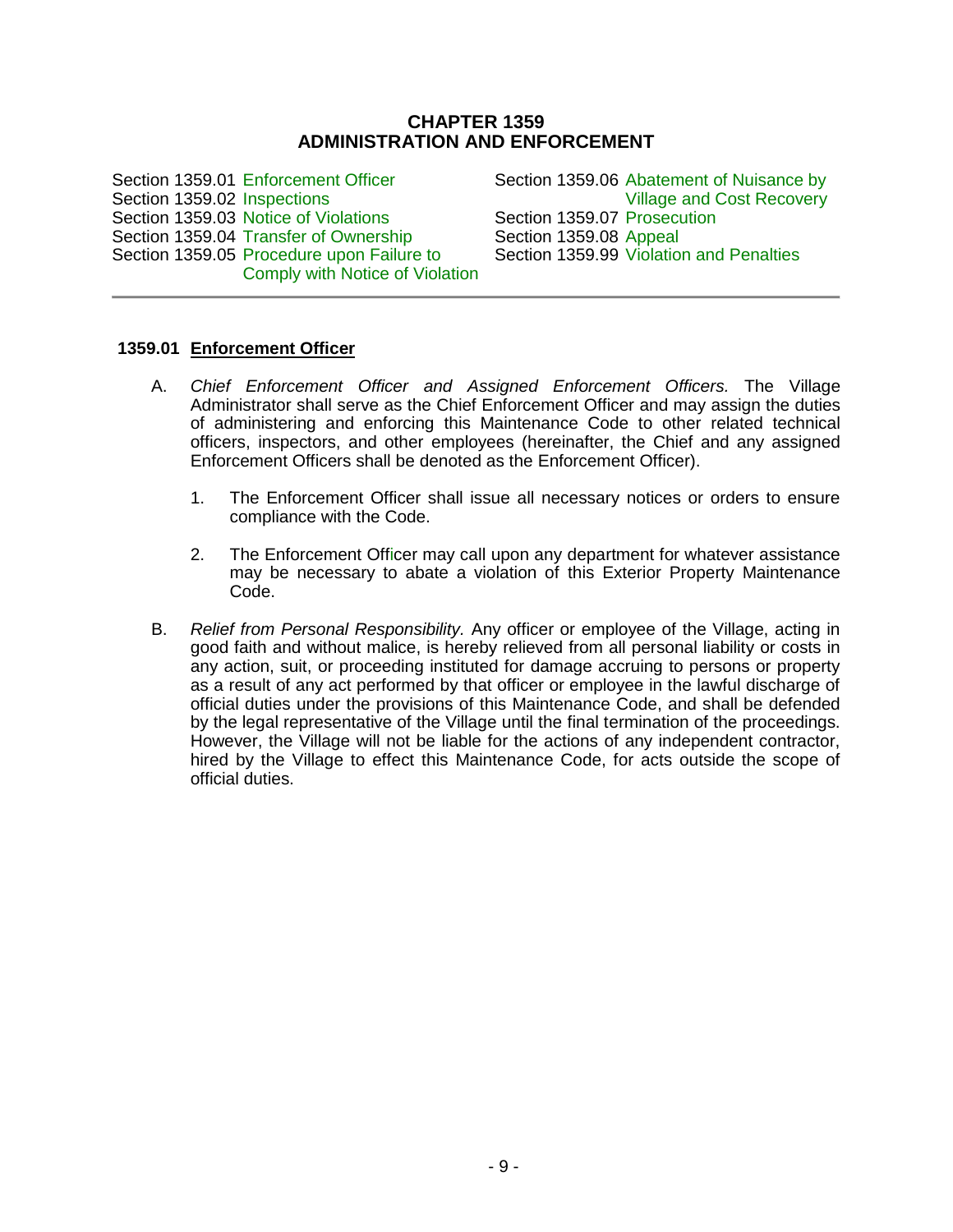- C. *Rulemaking Authority.* The Enforcement Officer shall have power as necessary in the interest of public safety, health and general welfare, to adopt and promulgate rules and procedures to implement the provisions of this Maintenance Code, to secure the intent thereof, and to designate requirements applicable because of local climatic or other conditions. Such rules shall not have the effect of waiving structural or fire protection requirements specifically provided in this Maintenance Code, or of violating accepted engineering methods involving public safety.
- D. *Modifications.* Whenever there are practical difficulties involved in carrying out the provisions of this Maintenance Code, the Enforcement Officer shall have the authority to grant modifications for individual cases, provided the Enforcement Officer shall first find that special individual reason makes the strict letter of this Maintenance Code impractical and the modification is in compliance with the intent and purpose of this Maintenance Code and that such modification does not lessen health, life, and fire safety requirements. The details of action granting modifications shall be recorded and entered in the official records for the property.
- E. *Official Records.* All inspections, notices, and orders shall be in writing and be certified by the Enforcement Officer. An official record shall be kept of all inspections and related activities of the Enforcement Officer as long as the building or structure to which such records relate remains in existence. All such records shall be open to public inspection during business hours and according to reasonable rules to maintain the integrity and security of such records.

## <span id="page-9-0"></span>**1359.02 Inspections**

The Enforcement Officer is authorized, subject to constitutional restrictions on unreasonable searches and seizures, to make inspections of all residential, commercial, industrial, and all other building exteriors and premises for purposes of enforcing the provisions of this Maintenance Code.

- A. The Enforcement Officer, in enforcing provisions of this Maintenance Code, is authorized and directed to make inspections either in response to a complaint alleging the existence of a public nuisance or when the Enforcement Officer has reasonable grounds to believe a public nuisance exists. The identification of a person who makes a complaint pursuant to this Maintenance Code shall be kept confidential and shall not be subject to disclosure under ORC 149.43.
- B. Whenever inspections are necessary by any other department of the Village, the Enforcement Officer shall make reasonable effort to arrange for the coordination of such inspections so as to minimize the number of visits by inspectors, and to confer with the other departments for the purpose of eliminating conflicting orders before any are issued. A department shall not, however, delay the issuance of any emergency orders.
- C. The Enforcement Officer or any official or employee connected with the enforcement of this Maintenance Code shall not be engaged in, or be directly or indirectly connected with, the furnishing of labor, materials or appliances for the construction, alteration or maintenance of a building, or the preparation of construction documents thereof; nor shall such officer, official, or employee engage in any work that conflicts with official duties or with the interests of any Village Department.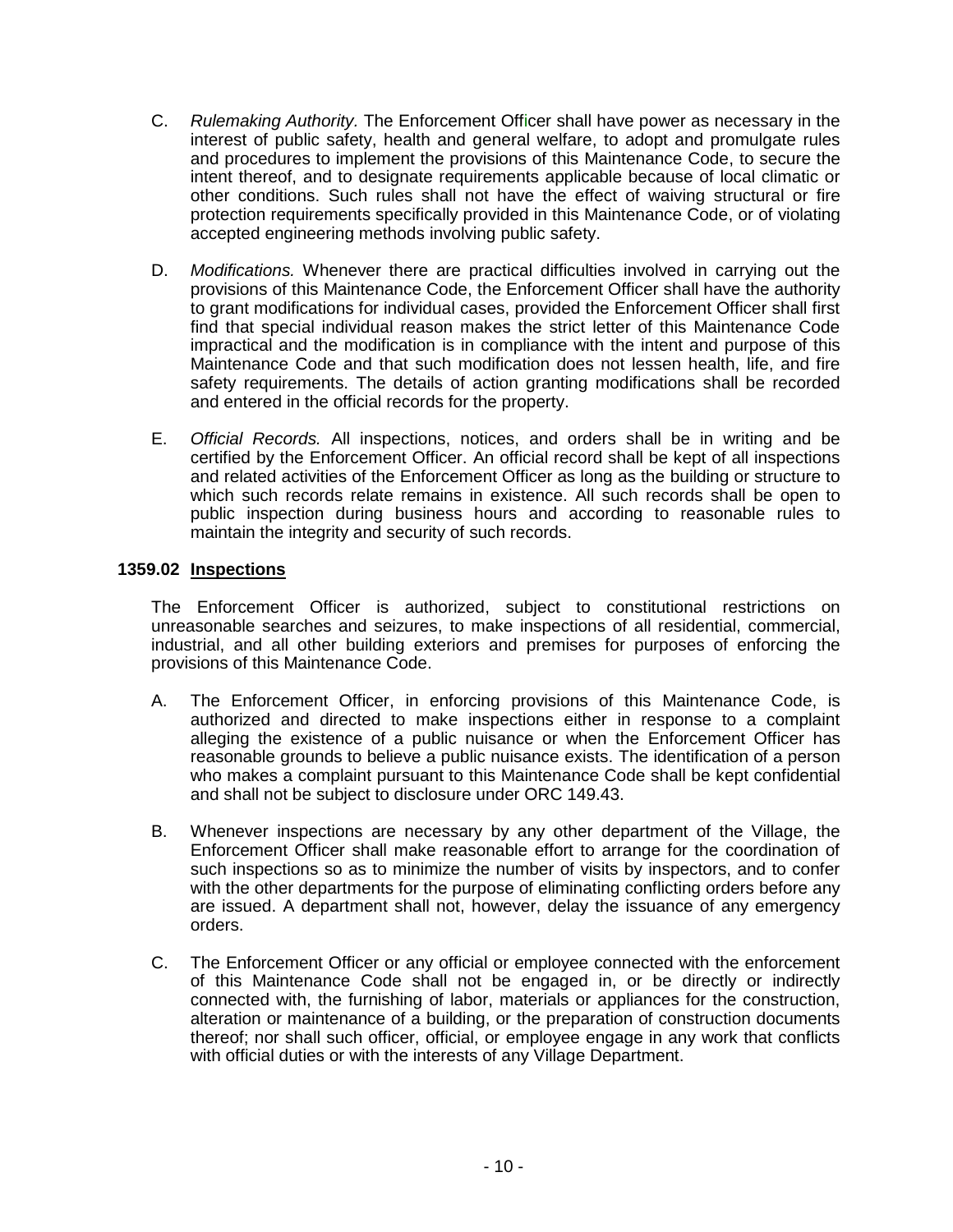- D. For the purpose of making such inspections, pursuant to the Village Charter and applicable ordinances, the Enforcement Officer may enter any building, premises or real estate, including vacant land, or any appurtenance thereto in the Village of Whitehouse to perform any duty imposed upon him or her by this Maintenance Code or may apply to a judge of a court of record, pursuant to ORC 2933.21(F), for a search warrant to conduct an inspection. Every occupant of a building, premises or real estate or any appurtenance thereto shall give the Enforcement Officer access to any part of the building, premises or real estate or any appurtenance thereto at all reasonable times for the purposes of making an inspection as necessary to comply with this Maintenance Code.
- E. *Expert Opinion.* The Enforcement Officer is authorized to engage such expert opinion as deemed necessary to report upon unusual technical issues that arise.

## <span id="page-10-0"></span>**1359.03 Notice of Violation**

- A. Whenever the Enforcement Officer determines that there is a violation of the provisions of this Maintenance Code, notice of such violation and order for compliance shall be given to the person or persons responsible therefore, as hereinafter provided. No owner shall fail to comply with any notice of violation, and no owner or other person shall obstruct or interfere with service or the enforcement of the notice. The Enforcement Officer may issue additional warnings to property owners nearing violation of applicable requirements contained in the Exterior Property Maintenance Code.
- B. *Content.* Such notice of violation and order shall:
	- 1. Be in writing.
	- 2. Include a description of the real estate sufficient for identification.
	- 3. Include a statement of the reason or reasons why the notice is being issued, including identification of the relevant sections of the Maintenance Code or ORC.
	- 4. Include a correction order allowing a reasonable time for the repairs and improvements required to bring the property into compliance with the provisions of this Maintenance Code;
	- 5. Advise that if the order to abate the conditions indicated in the notice of violation is not complied with by the specified date of compliance, the Enforcement Officer may:
		- (a) Initiate a civil and/or criminal action against the owner, or
		- (b) Cause the conditions indicated in the notice of violation to be corrected by Village personnel or private contractor and charge the costs of such correction as a lien upon the real estate.
	- 6. State the right of the violator to file an appeal of the notice and to have a hearing with the Board of Zoning Appeals within fifteen (15) days of receipt of the notice.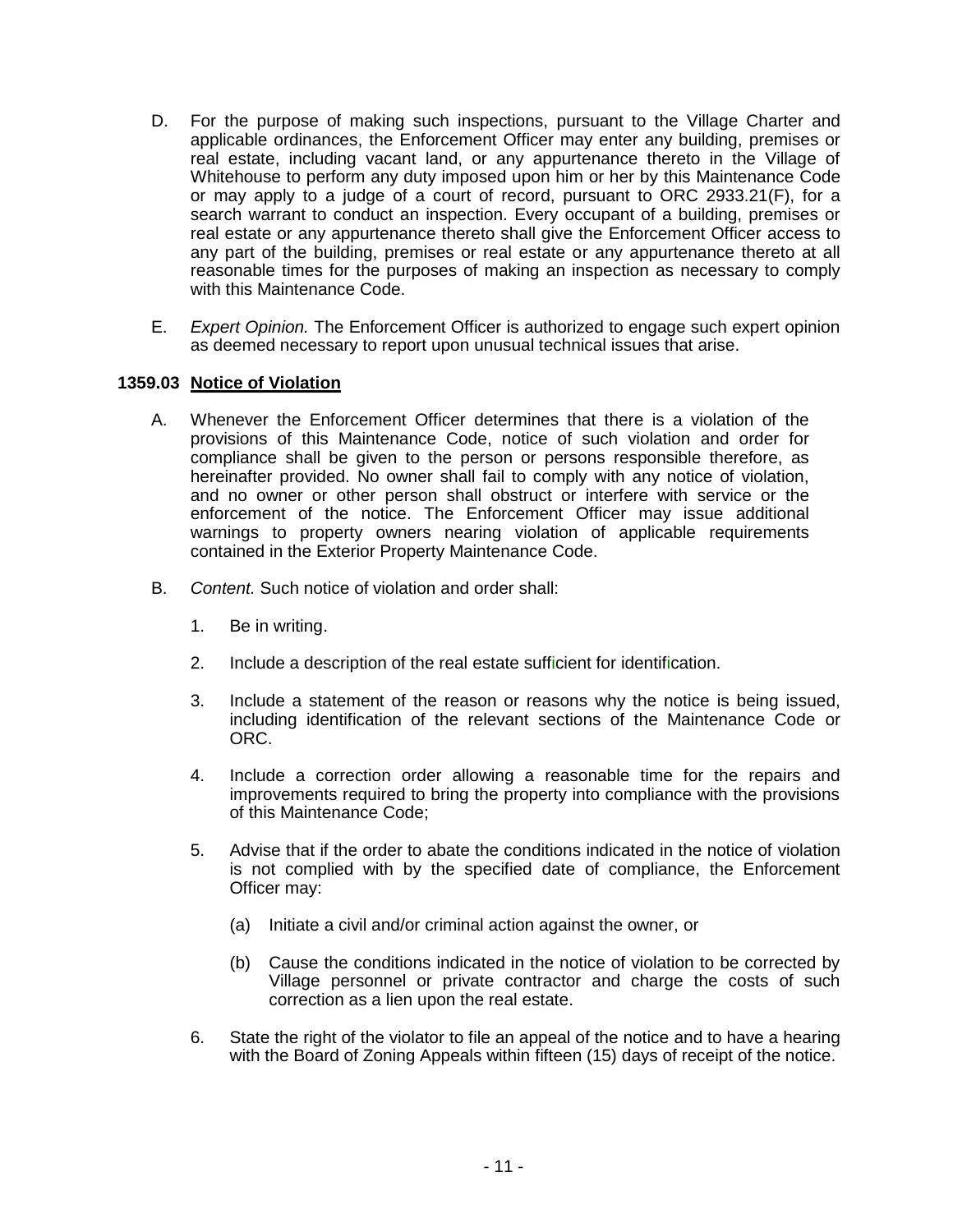- C. *Service of Notice of Violation*
	- 1. A notice of violation shall be deemed to be properly served if one (1) or more of the following methods are used:
		- (a) By personal delivery to the owner or occupant of the premises or by leaving the notice at the premises with a person of suitable age and discretion; or
		- (b) By certified mail deposited in the United States Post Office addressed to the person or persons responsible at his/their last known address, with return receipt requested. If a certified mail envelope is returned with endorsement showing that the envelope is unclaimed, then service shall be sent by ordinary mail and the mailing shall be evidenced by a certificate of mailing which shall be filed by the Enforcement Officer. Service shall be deemed complete when the fact of mailing is entered of record, provided that the ordinary mail envelope is not returned by the postal authorities with an endorsement showing failure of delivery; or
		- (c) By posting a copy of the notice form in a conspicuous place on the premises found in violation and publishing a legal notice in a newspaper of general circulation in the Village. The published legal notice shall identify the owners of the property, the last address, if known, of the owners, the parcel identification, the location and nature of the violation; or
		- (d) Publication in a newspaper of general circulation in Lucas County a minimum of once per week for three (3) consecutive weeks where a copy of the newspaper, with the notice clearly marked, shall be mailed to the owner at the last known address and the notice shall be deemed received as of the date of the last publication.
	- 2. When the notice of violation has been served, it shall be effective as to anyone having any interest in the real estate whether recorded or not at the time the order was issued, and shall be effective against any subsequent owner as long as the conditions causing the real estate exist and the Enforcement Officer maintains a record of the notice of violation in a public file.
	- 3. Written or oral acknowledgement by the owner of receipt of a notice of violation shall be evidence that the owner received the notice. An appeal of the notice by the owner pursuant to [Section 1359.08](#page-14-1) (Appeals) shall constitute evidence of written acknowledgement by the owner of service of the notice of violation.
- <span id="page-11-0"></span>D. *Emergencies.* Whenever the Enforcement Officer finds that an emergency exists which requires immediate action to protect the public health and safety, a written order shall be provided to the owner reciting the existence of such an emergency and specifying such action as necessary be taken to meet the emergency, or such action deemed necessary by the Enforcement Officer using Village or private contractor resources to abate the conditions causing the emergency.
	- 1. The Enforcement Officer may declare the property as a public nuisance or declare the structure a hazardous public nuisance pursuant to [Section 1363.02](#page-16-1) (Hazardous Structures).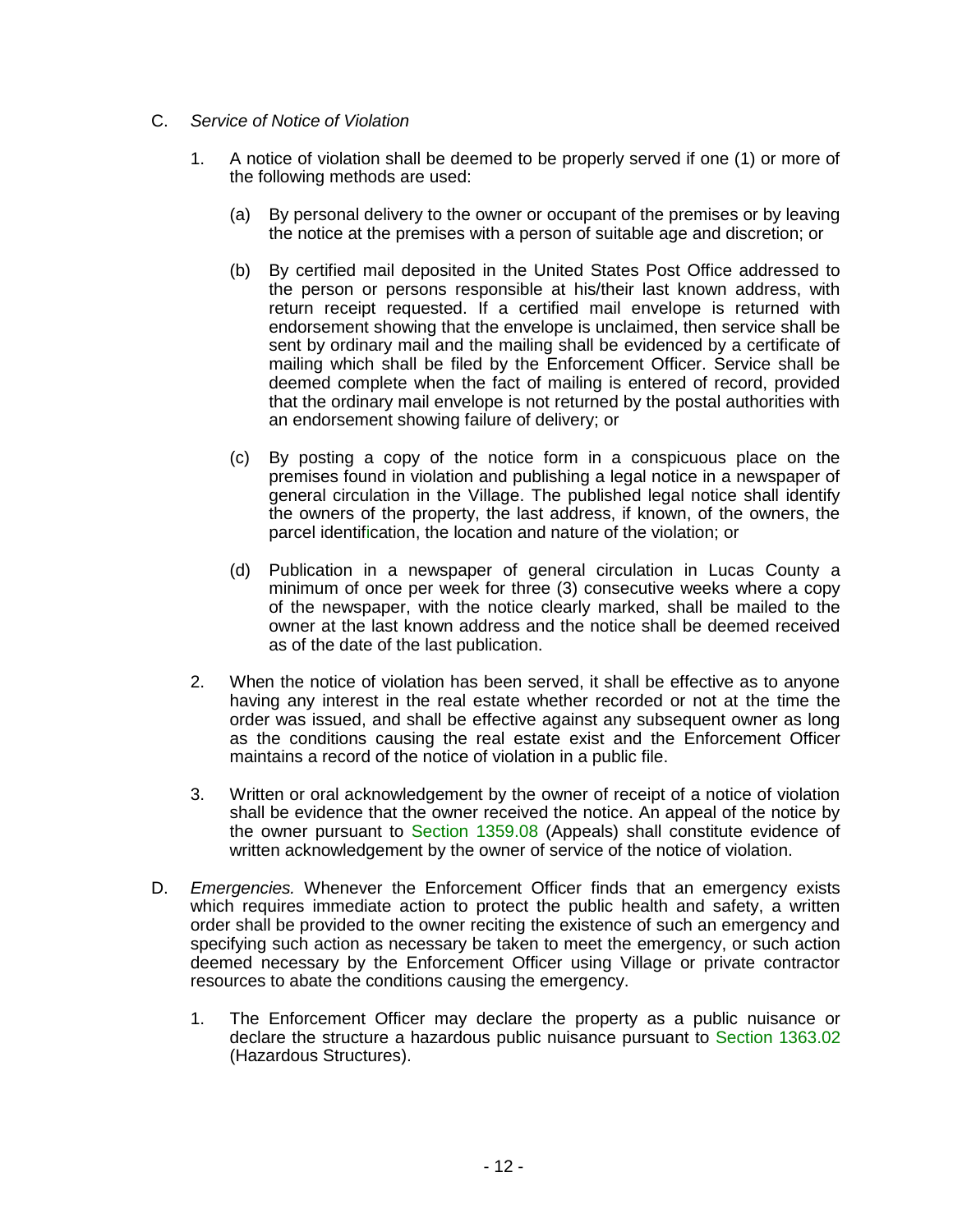- 2. The Enforcement Officer shall make every reasonable effort to personally serve the owner with the order; however, it shall be adequate to affix upon the door or entrance to the building, premises, or real estate, to include vacant land, or appurtenances thereto, where the emergency is alleged to exist, a placard on which shall be printed the written order issued by the Enforcement Officer.
- 3. Notwithstanding other provisions of this Maintenance Code, such order shall be effective immediately and shall be complied with immediately.
- 4. If in the opinion of the Enforcement Officer action is deemed necessary using Village or private contractor resources to abate the conditions causing the emergency, the Enforcement Officer shall cause a request for a temporary restraining order to be filed seeking judicial approval for the Village to abate the public nuisance.
	- (a) The cost of any repairs shall not exceed fifty (50) percent of the fair market value of a structure to be repaired. Determination of such shall be made by a certified appraiser to be contracted for that purpose by the Village.
	- (b) When repairs are made or other corrective action is taken at the direction of the Enforcement Officer, the cost of such repairs and corrective action shall be paid by the Village and shall constitute a debt in favor of the Village against the owner of the repaired structure.
	- (c) In the event said owner fails, neglects, or refused to pay the Village the amount of this debt within sixty (60) days from receipt of the bill for repairs, the Village Administrator may recover the costs against the owner in a civil action or certify the cost and expense of repairs to the county auditor and the same shall become a lien upon the real estate.
- 5. The owner has the right to immediately appeal the emergency order to the Board of Zoning Appeals, but such appeal does not waive the owner's requirement to immediately comply with the order.
	- (a) If the owner appeals the emergency order, the burden is on the Enforcement Officer to prove by clear and convincing evidence that an emergency existed which required immediate action on the part of the owner. The owner has the burden to prove there was not an emergency.
	- (b) If the Court has issued a temporary restraining order approving demolition or modification, an owner's appeal will not stay the Court's order.

## <span id="page-12-0"></span>**1359.04 Transfer of Ownership**

It shall be unlawful for the owner of any building or structure who has received a notice of violation to sell, transfer, mortgage, lease or otherwise dispose of to another until the provisions of the notice of violation have been complied with, or until such owner shall first furnish the grantee, transferee, mortgagee or lessee a true copy of any notice of violation issued by the Enforcement Officer, and shall furnish to the Enforcement Officer a signed and notarized statement from the grantee, transferee, mortgagee or lessee, acknowledging the receipt of such notice of violation, and fully accepting the responsibility without condition for making the corrections or repairs required by such notice of violation.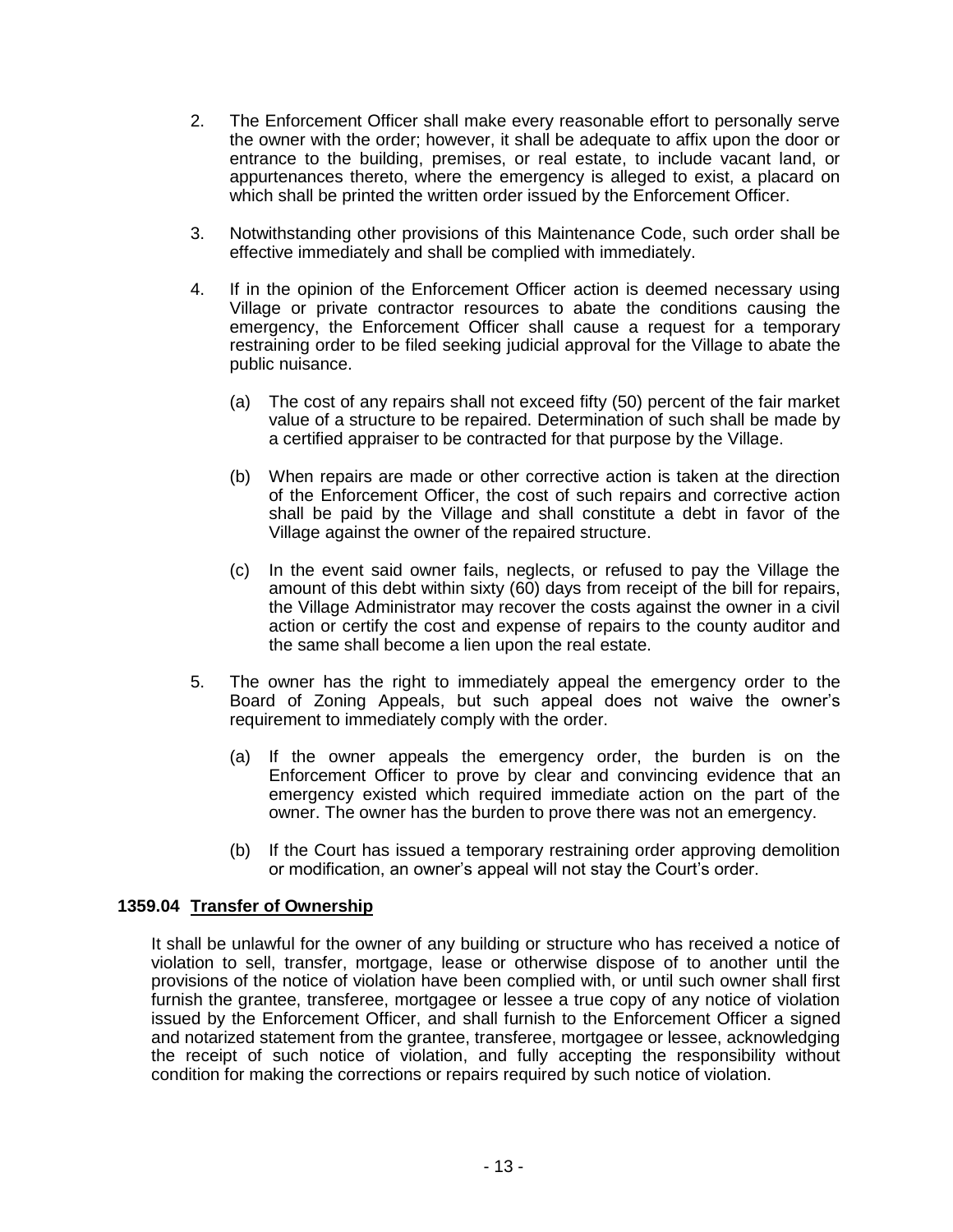## <span id="page-13-0"></span>**1359.05 Procedure upon Failure to Comply With Notice of Violation**

Whenever the Enforcement Officer determines that a person or persons against whom a notice of violation has been issued has failed to timely comply with the notice or where Village abatement of an emergency has occurred, the Enforcement Officer may:

- A. Cause to be filed against the owner a civil complaint for injunctive relief seeking abatement or any other remedy provided by law or any other appropriate action to prevent or terminate the conditions cited in the notice of violation; and/or
- B. Cause to be filed against the owner a civil action styled "complaint for civil forfeiture" to recover any accumulated civil forfeiture penalties of one hundred fifty dollars (\$150) or as otherwise specified herein for each calendar day that the owner fails to comply; and/or
- C. Cause to be filed against the owner a criminal complaint pursuant to [Section 1359.99.](#page-15-0)

#### <span id="page-13-1"></span>**1359.06 Abatement of Nuisance By Village And Cost Recovery**

- A. Provided that thirty (30) days notice is given in accordance with ORC 715.26(B), should the nuisance not be abated at the expiration of the time stated in the notice or order of the Enforcement Officer or any extensions granted or such additional time as may be granted upon appeal, the Enforcement Officer shall be authorized at any time thereafter to cause entry upon such premises and the owner shall permit such entry to take such action as deemed appropriate to abate the nuisance, in addition to any remedies provided elsewhere in this Maintenance Code.
- B. Such abatement shall not be deemed to be a limitation or restriction on the authority of any department, division, official or employee of the Municipality, but shall be deemed to be in addition to any authority existing by virtue of the statutes of Ohio or any ordinance heretofore enacted by Council.
- C. In abating such nuisance, the Enforcement Officer may call on any department, for whatever assistance may be necessary to abate the aforesaid nuisance or may, by private contract, abate such nuisance and the cost of the contract will be paid for from Village funds specifically authorized by Council in order to abate such public nuisance. The fees for abatement activities and services performed by the Village of Whitehouse in carrying out its responsibilities under this Code shall be at the rate of one hundred and fifty (\$150) dollars per person-hour with a minimum charge of not less than one hundred fifty (\$150) dollars. Fees for any private abatement contracts shall be at the rate of the private contract plus a Village administrative fee at the aforementioned rate per person-hour.
- D. All costs for abating such nuisance shall be recovered in the following manner:
	- 1. The owner(s) shall be billed directly by United States certified mail with return receipt requested or by personally serving the owner with a copy of such bill. In the event the certified mail envelope is returned with endorsement showing that the envelope is unclaimed, then service shall be sent by ordinary mail and the mailing shall be evidenced by a certificate of mailing. If all other service fails, the billing notice may be published in a newspaper of general circulation in the Municipality once a week for two (2) consecutive weeks.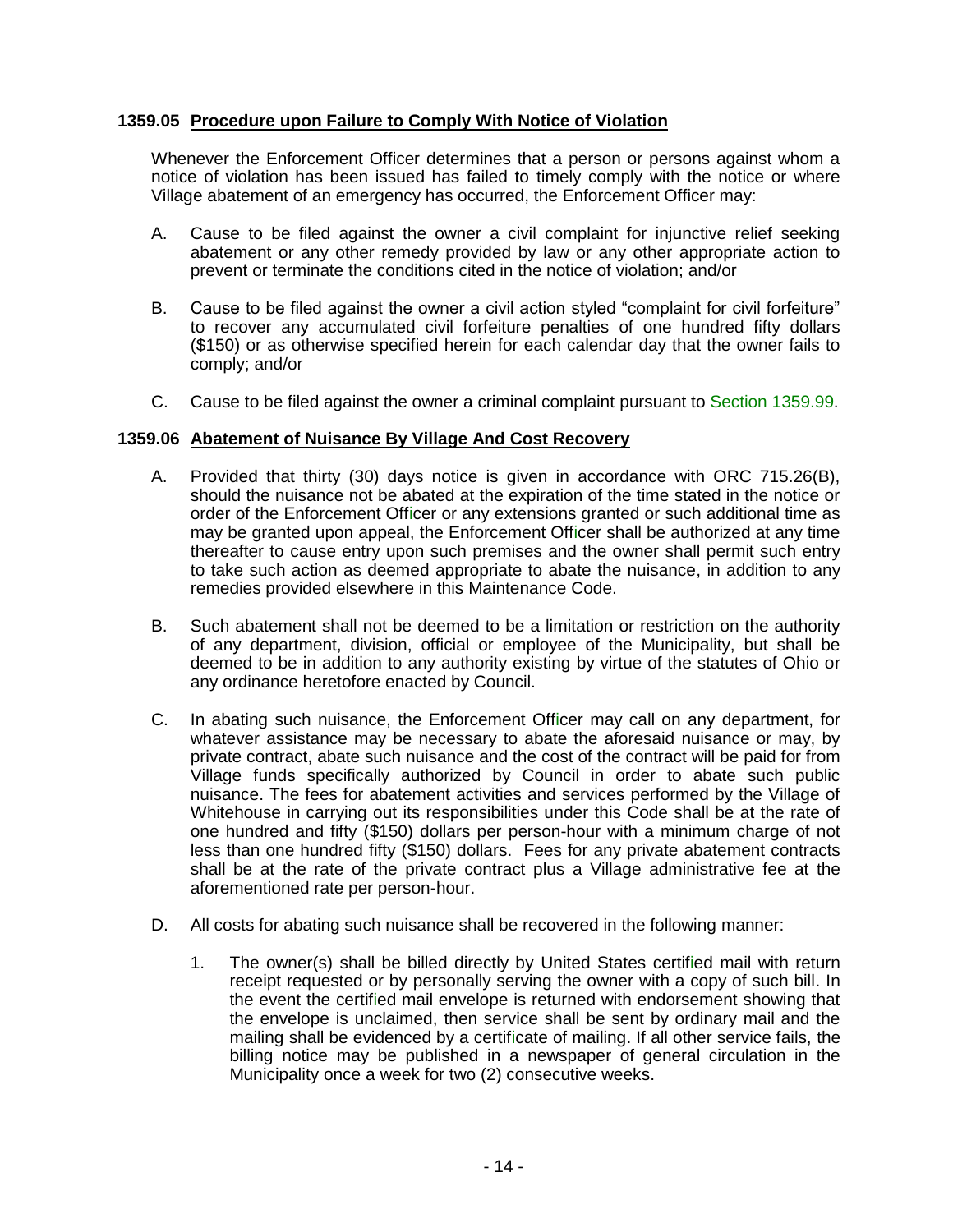2. If the costs are not so recovered within sixty (60) days of receipt of the mailing described above in this section, the Village in accordance with authority granted by ORC 715.26.1 may cause the cost of the abatement to be levied as an assessment against the property or may commence a civil action to recover the total costs from the owner.

## <span id="page-14-0"></span>**1359.07 Prosecution**

In case any violation order is not promptly complied with, the Enforcement Officer may request the Whitehouse Solicitor to institute an appropriate action or proceeding at law to exact the penalty provided in [Section 1359.99](#page-15-0) of this Maintenance Code, and in addition thereto, proceed at law or in equity against the person responsible for the violation for the purpose of ordering him/her to abate such nuisance.

#### <span id="page-14-1"></span>**1359.08 Appeal**

Any person affected by any notice of violation which has been issued in connection with the enforcement of any provision of this Maintenance Code, may request and shall be granted a hearing on the matter before the Board of Zoning Appeals, provided that such person shall file in the office of the Enforcement Officer a notice of appeal on forms provided by the Village within fifteen (15) days after the date of delivery of the Enforcement Officer's Notice of Violation.

- A. The Board of Zoning Appeals shall provide notice, hear, and decide appeals in the same manner as appeals taken from Zoning Code decisions. Appeals of notices and orders (other than emergency orders) shall stay the enforcement of the Enforcement Officer's notice and order until the appeal is heard by the Board. The failure of the petitioner or his representative to appear and state his case at such hearing shall have the same effect as if no petition were filed.
- B. *Findings*. Prior to ruling on any violation notice and compliance order, the Board of Zoning Appeals shall make the following findings:
	- 1. The violator was served with a Notice of Violation as provided for in [Section](#page-10-0)  [1359.03](#page-10-0) which stated the specific nature of the violation; all corrective action needed to be taken to abate the violation; and a specific time period for abatement of the violation.
	- 2. Within the time period stipulated in the Notice of Violation, the violator failed or intends to fail to comply with the correction order by not abating the violation, and/or by not bringing the use into compliance with the Maintenance Code.
	- 3. Upon expiration of the date indicated for compliance in the Notice of Violation, the property was or will be maintained in violation of specific provisions of the correction order and/or conditions previously imposed by the Board of Zoning Appeals as a prerequisite to the modification of a previous compliance order.
- C. *Court Review.* Any person, whether or not a previous party of the appeal, shall have the right to apply to the appropriate court for a writ of certiorari to correct errors of law. Application for review shall be made in the manner and time required by law following the filing of the decision in the office of the Village Administrator.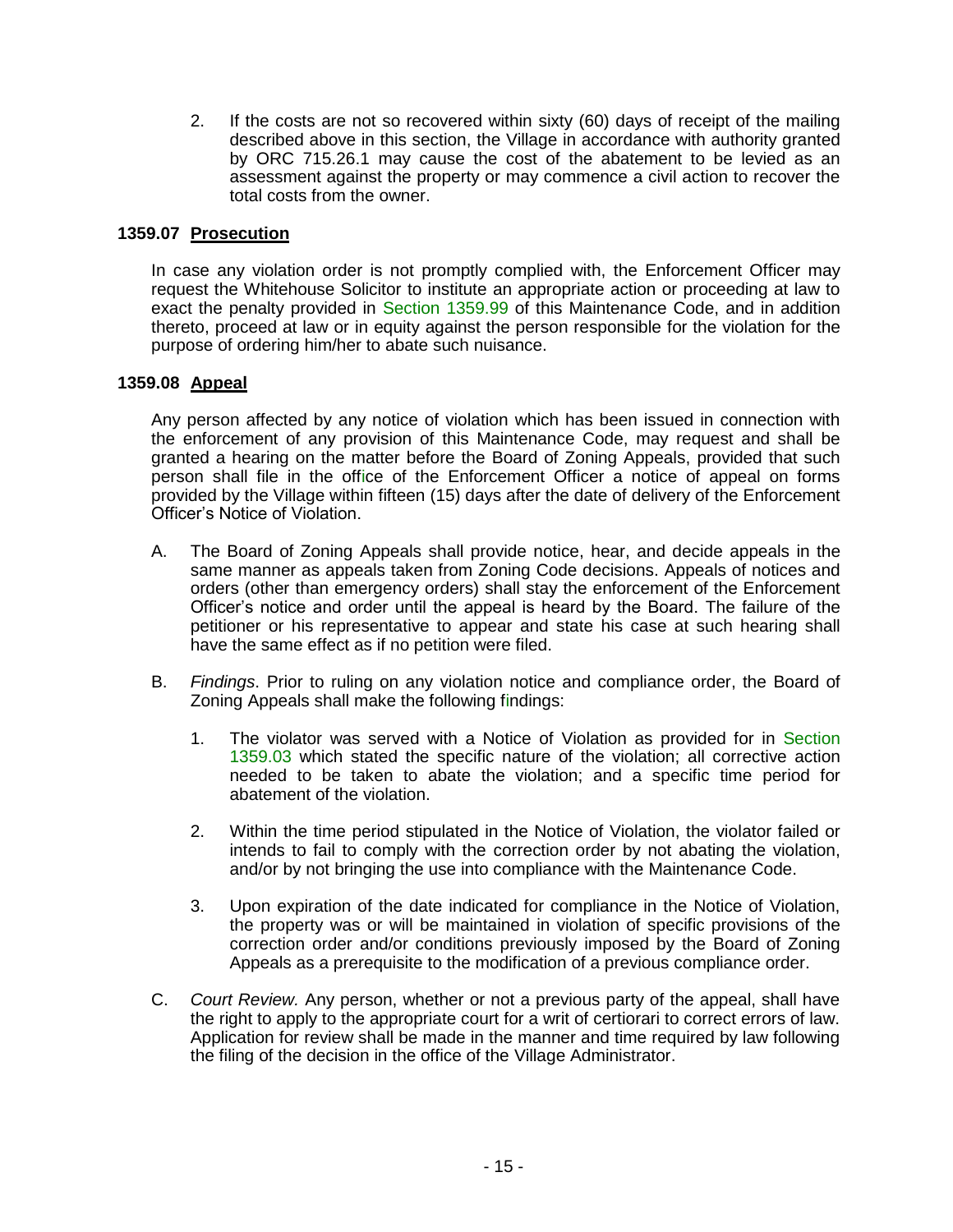#### <span id="page-15-0"></span>**1359.99 Violation and Penalties**

- A. No person shall violate any provision or fail to conform to any of the requirements of this Exterior Property Maintenance Code or fail to comply with any order made thereunder.
- B. Whoever violates any section of this Exterior Property Maintenance Code shall be guilty of a minor misdemeanor, and the violation shall be deemed a strict liability offense.
	- 1. If the offender has previously been convicted of, or pleaded guilty to, a violation of this Maintenance Code, then the offender shall be guilty of a fourth degree misdemeanor.
	- 2. Whoever knowingly makes a false statement, or knowingly swears or affirms the truth of a false statement previously made on any documents filed in support of an enforcement action or appeal pursuant to the provisions of this Maintenance Code, shall be guilty of a third degree misdemeanor.
- C. A separate offense shall be deemed committed each day during or on which a violation occurs or continues.
- D. The application of the penalty provided herein shall not be held to prevent the enforced removal of prohibited conditions.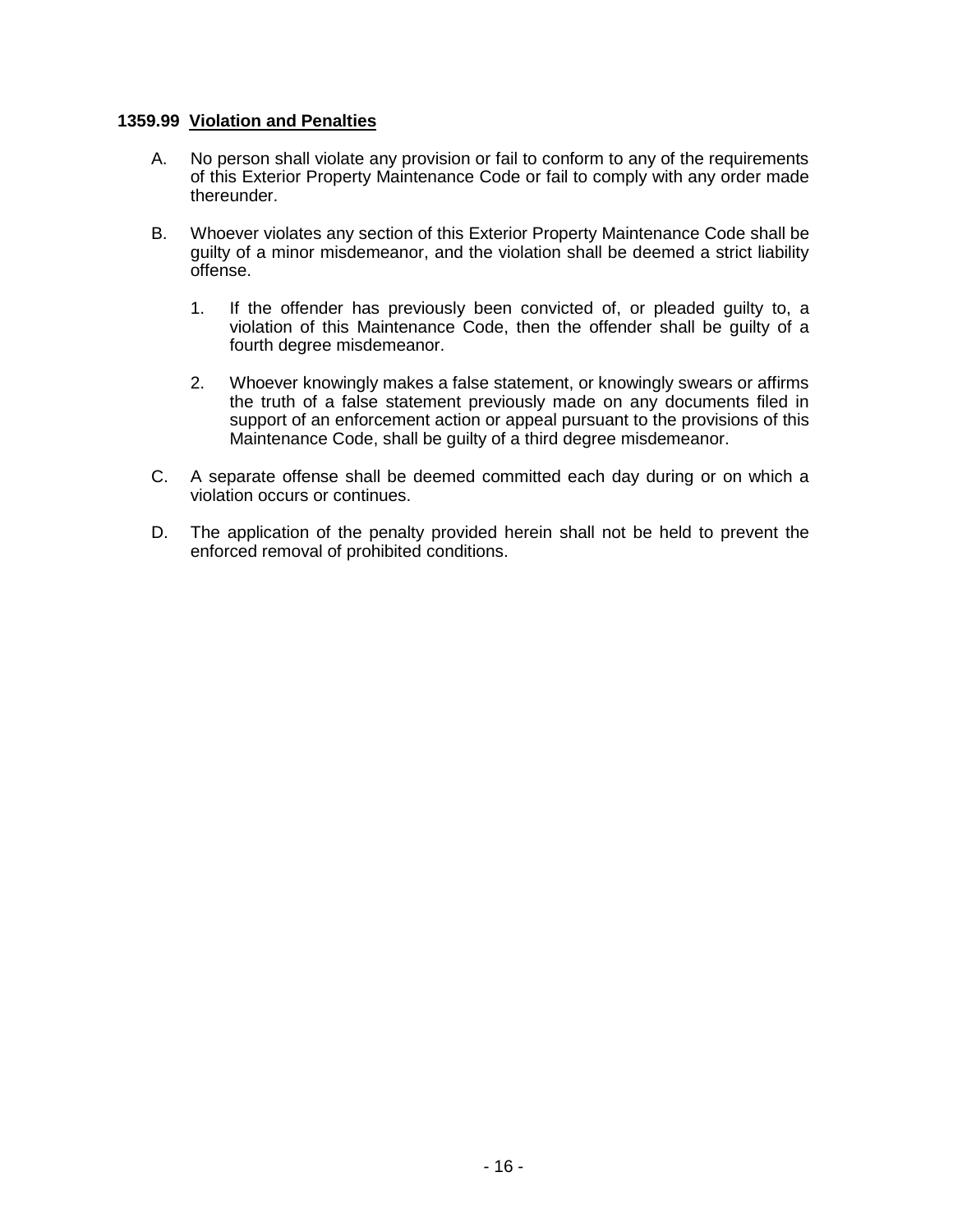## **CHAPTER 1363 CORRECTIVE ACTIONS**

<span id="page-16-0"></span>Section 1363.01 [Property Condemnation as Unfit for Human Habitation by Health Department](#page-16-2) Section 1363.02 [Designation as Hazardous Structure](#page-16-1) Section 1363.03 [Abandonment of Construction Project](#page-17-0) Section 1363.04 [Vacant Building Maintenance Standards](#page-17-1)

## <span id="page-16-2"></span>**1363.01 Property Condemnation as Unfit for Human Habitation by Health Department**

- A. The Enforcement Officer may notify the Health Department whenever complaints are received or it is suspected that any dwelling or structure:
	- 1. Is damaged, decayed, dilapidated, unsanitary, unsafe, and/or vermin infested and/or contains hazardous levels of lead-based paint or other substance;
	- 2. The general condition of the occupied premises is unsanitary, unsafe and/or unhealthful;
	- 3. The structure is occupied by more persons than permitted under relevant health and zoning codes, or was erected, altered, or occupied contrary to law.
- B. If the Health Department condemns any dwelling or premise as unfit for human habitation or use, once the property is vacated after such Health Department order, it shall be unlawful for any person to enter such structure except for the purpose of securing the structure pursuant to [Section 1363.04](#page-17-1) (Vacant Building Maintenance Standards), making the required repairs, or razing the structure.

## <span id="page-16-1"></span>**1363.02 Designation as a Hazardous Structure**

- A. Any building or structure shall be a hazardous public nuisance when in the judgment of the Enforcement Officer its condition constitutes an imminent danger of injury or death to persons or property. Such designation shall be warranted upon the following findings:
	- 1. The structure does not provide minimum safeguards to prevent unlawful entry or protect occupants in the event of fire;
	- 2. The structure contains unsafe exterior fixtures or equipment which in such disrepair or condition that such equipment is a hazard to life, health, property or safety of the public;
	- 3. The structure is damaged, decayed, dilapidated, structurally unsafe, or of such faulty construction or unstable foundation, that partial or complete collapse is possible.
- B. Whenever a building or structure has been designated a hazardous structure, the Enforcement Officer shall placard the building or structure as such pursuant to [Section 1359.03](#page-11-0) D. (Emergencies). All such buildings, premises or real estate shall be immediately vacated and it shall be unlawful for any person to enter such structure except for the purpose of securing the structure pursuant to [Section 1363.04](#page-17-1) (Vacant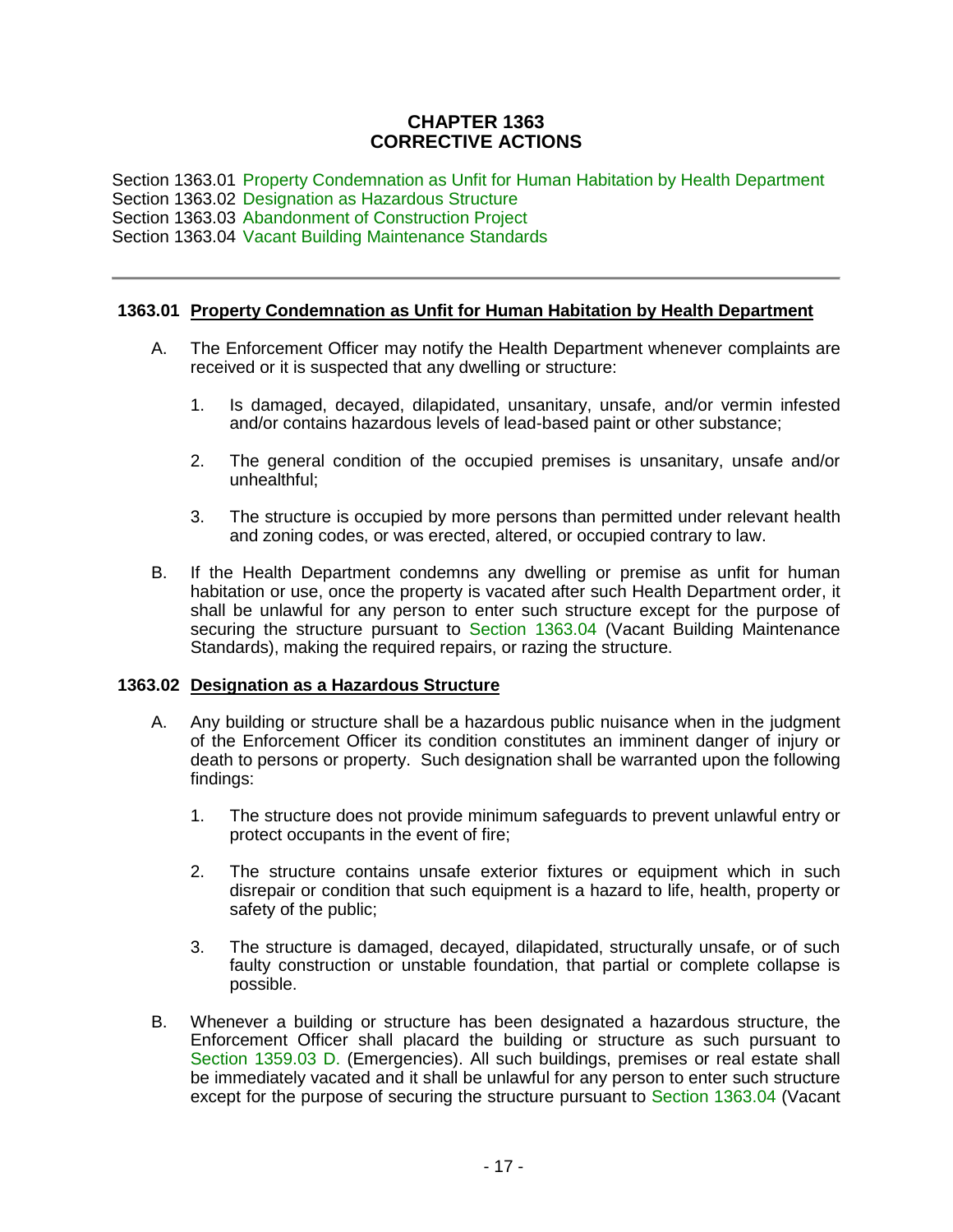Building Maintenance Standards), making the required repairs, removing the hazardous condition, or razing the structure. Any such building shall not be reoccupied until the Enforcement Officer determines that the emergency no longer exists.

- C. *Repair, Secure, or Demolition.* Any building or structure declared and placarded as a hazardous structure public nuisance by the Enforcement Officer shall be brought to a safe condition within a reasonable time as ordered by the Enforcement Officer, by commencing the ordered repairs or razing the structure. Any repairs or demolition undertaken shall be completed within the time period ordered by the Enforcement Officer.
- D. Failure to bring the building or structure into a safe condition is a violation of this Maintenance Code, such that the Enforcement Officer may cause any proper legal action to be initiated on behalf of the Village to abate the hazard to the community.
- E. Whenever, in the opinion of the Enforcement Officer, there is imminent peril due to an unsafe condition, the Enforcement Official shall order the necessary work to be done to render such structure temporarily safe pursuant to [Section 1359.03](#page-11-0) D. (Emergencies), and shall cause such other action to be taken as the Enforcement Officer deems necessary to meet such emergency.

## <span id="page-17-0"></span>**1363.03 Abandonment of Construction Project**

- A. All construction work (including excavations) on any building or structure for which a building permit has been issued shall be diligently pursued to completion, except for circumstances beyond the property owner's control (e.g., labor strikes, inclement weather, etc.).
- B. Any incomplete construction project, upon which no substantial work has been undertaken for a continuous period of six (6) months, shall be deemed abandoned if in the opinion of the Enforcement Officer it is a public nuisance affecting or endangering surrounding property values and is detrimental to the public health, safety, and general welfare of the community. Where applicable, such property shall be secured according to [Section 1363.04](#page-17-1) (Vacant Building Maintenance Standards).
- C. Upon abandonment of any construction project, all buildings or structures not completed to the degree such buildings or structures have been indicated on the plans submitted in support of a building permit, and all building materials, signs, goods, supplies, and construction equipment shall be removed from the site and depressions to the grade level of the lot shall be filled.

## <span id="page-17-1"></span>**1363.04 Vacant Building Maintenance Standards**

- A. A building or structure which the Enforcement Officer has declared a hazardous structure, abandoned, or where the Health Department has declared the structure a public nuisance unfit for human habitation or public nuisance, shall be secured and maintained in accordance with the provisions of this Maintenance Code and each of the following requirements:
	- 1. All windows, doors, openings, or holes in the structure shall be covered with minimum one-half (1/2) inch weather-protected CDX plywood tightly fitted to the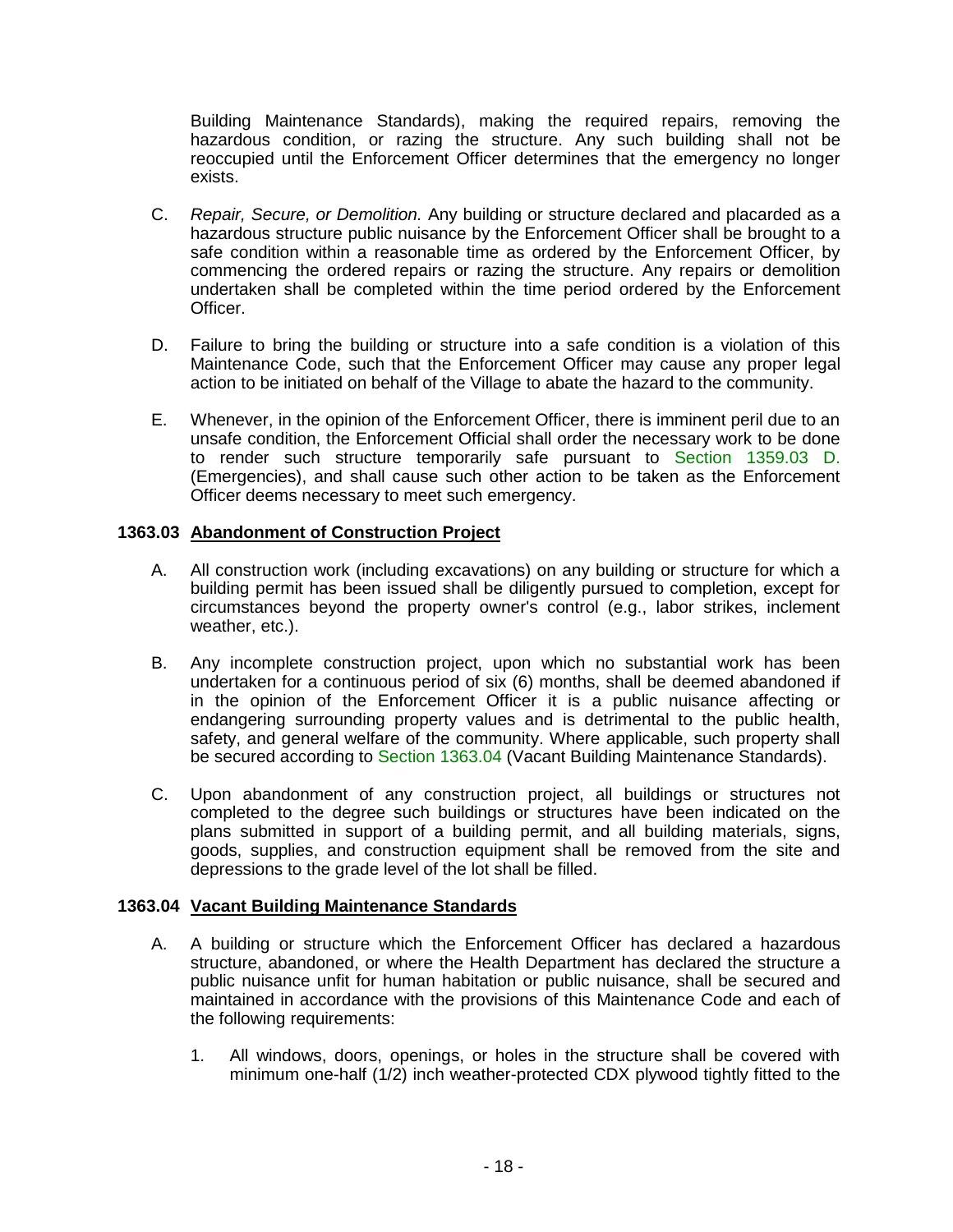exterior of the opening and painted to be compatible with the exterior of the structure.

- 2. The CDX plywood shall be attached with appropriate length galvanized bolts or two (2) inch galvanized screws.
- 3. The roof and flashing shall be sound, tight, and not have defects that admit water. Roof drainage shall be adequate to prevent dampness or deterioration in the walls or interior portion of the structure. The use of sheets of plastic or tarpaulins or similar materials does not satisfy the requirements of this paragraph.
- 4. All graffiti shall be removed immediately.
- 5. The Enforcement Officer may order the vacant building or structure and premise shall be maintained in compliance with any all Village codes related to sanitation, infestation, high grass and weed requirements, building and housing codes, maintenance of the public sidewalks adjacent to the premise, and house number requirements.
- B. *Discontinuance of Utilities***.** The Enforcement Officer may cause any or all utilities to be disconnected or disconnected from any building or structure that has been declared as unfit for human habitation or use and vacated, or found to be vacant and declared and placarded as a hazardous structure, until such time as the defects upon which the declaration and placarding of the building or structure were based have been eliminated.
	- 1. The Enforcement Officer may cause any or all utilities serving such building or structure to be discontinued by notifying the public utility or utilities serving such building or structure that the building or structure has been declared as being unfit for human occupancy or use and vacated or declared and placarded as a hazardous structure.
	- 2. Such notice shall include the date the order was issued, the date the property was first vacated or declared a hazardous structure, and a copy of the order relating to the building or structure shall be attached.
	- 3. Upon receipt of such notice, the public utility or utilities shall disconnect or discontinue the utility service within a reasonable time.
	- 4. Any utility or utilities available to a building or structure that has been so disconnected may be resumed or reconnected for the purpose of facilitating compliance with a notice of violation upon prior written approval by the Enforcement Officer.
	- 5. Except as provided in [Section 1363.04](#page-18-0) C. (Reoccupancy of Buildings), no person shall resume or reconnect any utility or cause resumption or reconnection of any utility which has been discontinued or disconnected as provided herein without first obtaining prior written approval by the Enforcement Officer.
- <span id="page-18-0"></span>C. *Reoccupancy of Buildings.* No vacant building or structure that has been declared a public nuisance unfit for human occupancy or placarded as a hazardous structure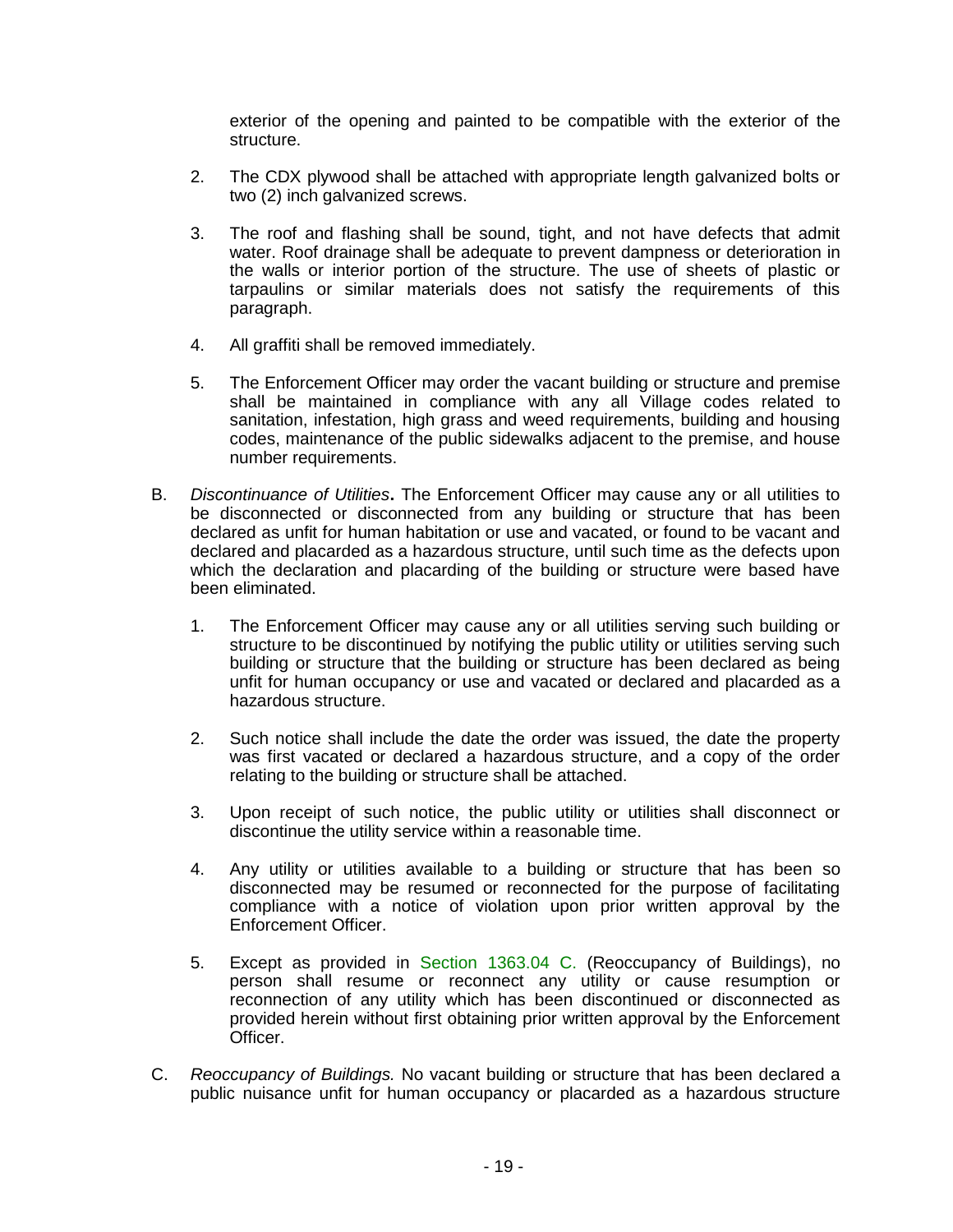shall again be used for human habitation or use until written approval is secured from the Enforcement Officer. The Enforcement Officer shall remove, or cause to be removed, such placard whenever the defects upon which the declaration and posting or placarding action were based have been eliminated.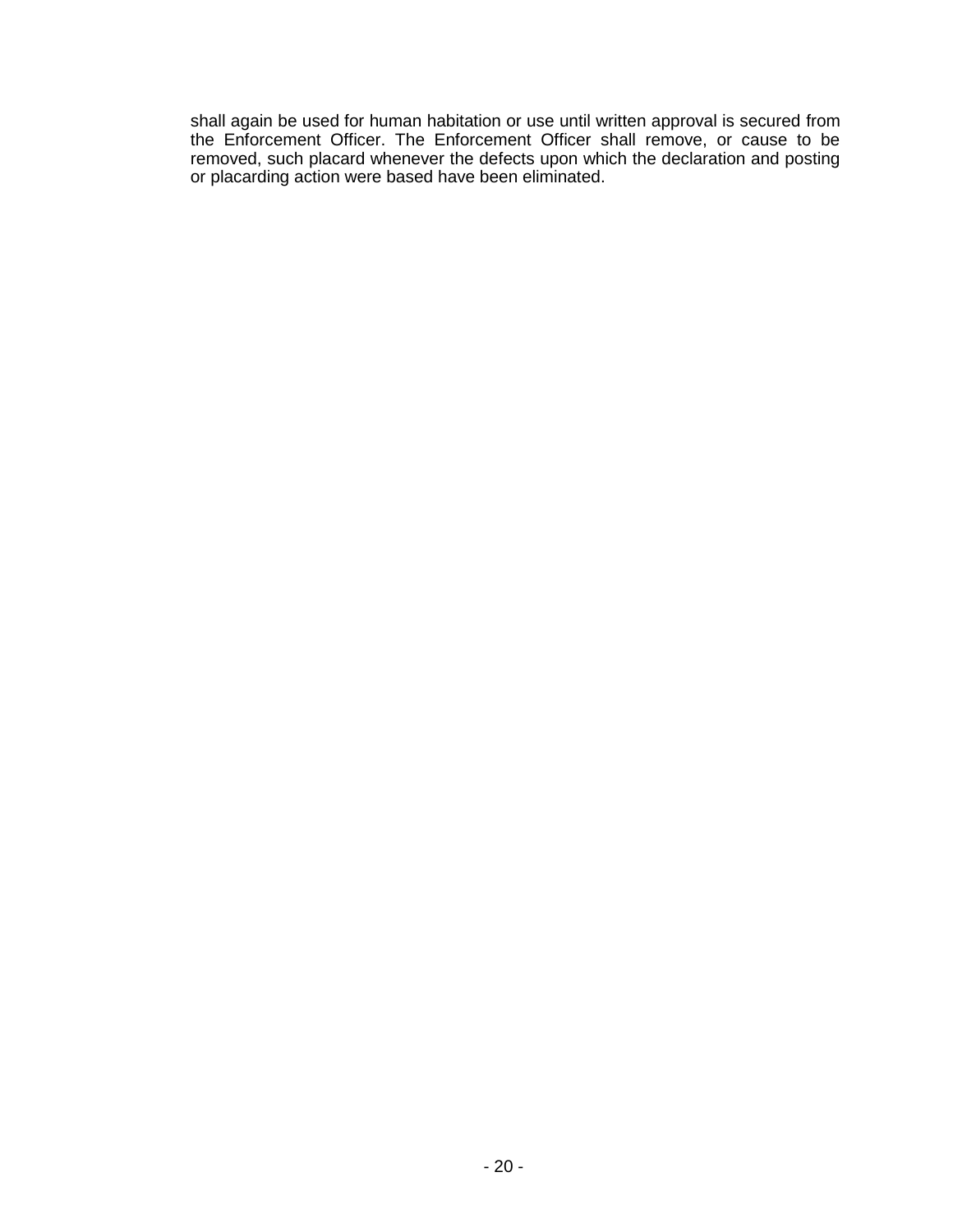## **CHAPTER 1367 EXTERIOR PROPERTY MAINTENANCE STANDARDS**

<span id="page-20-0"></span>Section 1367.01 [Maintenance Responsibility and Workmanship Standard](#page-20-1) Section 1367.02 [Structural Soundness](#page-20-2) Section 1367.03 [Exterior Property and Structure Exterior Standards](#page-22-0)

## CROSS REFERENCES

Cutting of Weeds and Grasses Required – see GEN. OFF. 521.11 Littering and deposit of Garbage, Rubbish, Junk, etc. – see GEN. OFF. 521.04 Nuisances – see Ohio R.C. Ch. 3767 Outdoor Refuse Storage Containers – see GEN. OFF. 521.12 Removal of noxious weeds or litter – see Ohio R.C. 731.51 et. seq. Requirements for Curbside Placement – see ST., UTIL., & PUB. SVC. 955.01

#### <span id="page-20-1"></span>**1367.01 Maintenance Responsibility and Workmanship Standard**

- A. *Responsibility.* The owner, operator, or agent of any structure or premises within the Village shall be responsible for maintaining the exterior surfaces as well as the yard area contiguous thereto in conformance with the provisions of this Maintenance Code, or to raze the structure to grade level and have debris removed from the premises.
- B. *Workmanship.* Repairs, maintenance work, alterations, or installations which are caused directly or indirectly by the enforcement of this Maintenance Code shall be executed and installed in a workmanlike manner and installed in accordance with the manufacturer's installation instructions.

#### <span id="page-20-2"></span>**1367.02 Structural Soundness**

Every foundation, floor, wall, ceiling and roof of every structure shall be so constructed and maintained and be kept in good repair and in safe condition so as to eliminate hazardous and unsanitary conditions, to make all occupied rooms and other interior areas weathertight, water-tight, rodent proof, and so as to not adversely affect the neighborhood in which they are located. Good repair, maintenance and safe condition shall include, but is not limited to, the following:

A. *Foundations*. All foundation walls shall be maintained so as to carry the safe design and operating dead and live loads and shall be maintained plumb and free from open cracks and breaks which admit rodents, water or dampness to the interior of the building or lessen the capability of the foundation to support the building. Basement or cellar hatchways shall be maintained as to prevent the entrance of rodents, rain and surface drainage into the structure.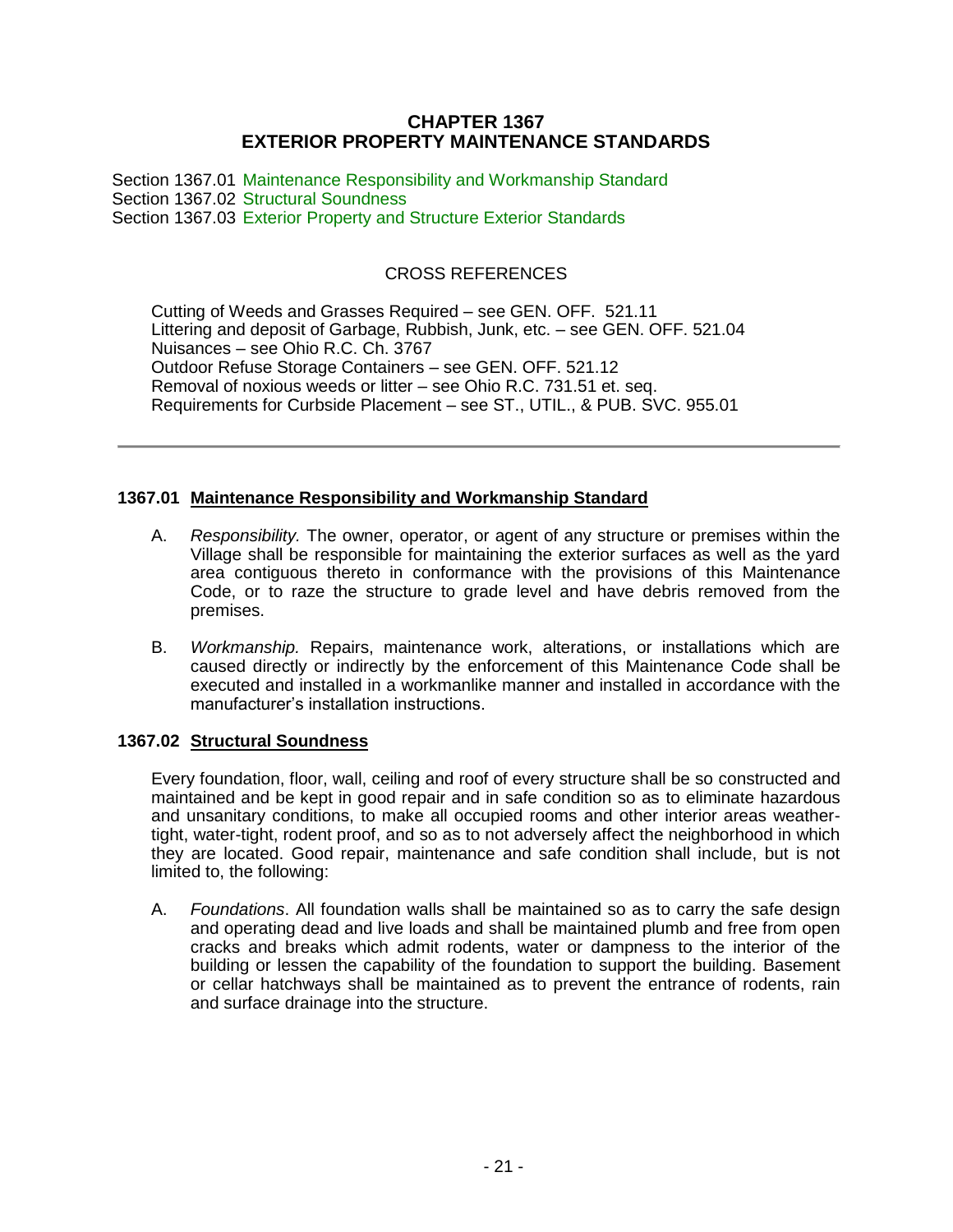- B. *Structural Member*. Any structural member of a structure which has become deteriorated or damaged to the extent that it does not serve the purpose as originally intended shall be renewed, restored, repaired, or replaced as is necessary to serve the purpose as originally intended.
- C. *Exterior Walls and Surfaces*. Exterior walls and other exterior surface materials shall be free of holes, cracks, loose or rotting boards and timbers or any other condition which might admit rodents, rain or dampness to the interior of the dwelling. The exterior of all privately owned dwellings, structures and premises shall be free from graffiti when such graffiti is visible from a right of way. Owners on whose property graffiti is displayed shall completely remove the graffiti or shall completely and uniformly cover the graffiti with appropriate wall covering within fourteen (14) days of the occurrence of the graffiti.
- D. *Roof*. Roof members, covering and flashing shall be structurally sound and tight so as to prevent the entrance of moisture and be maintained by renewal, repair, waterproofing or other suitable means. All missing shingles or other roofing materials shall be replaced. Rain gutters, downspouts, and drains shall be maintained in good repair and free from obstructions.
- E. *Porches*. Every porch shall be so constructed and maintained so as to be free of missing, defective, rotting or deteriorated foundations, supports, floors, other members, and steps thereto, so as to be safe to use and kept in sound condition and in good repair.
- F. *Exterior Stairways.* All exterior stairways on all premises shall have treads and risers of uniform width and height, and be maintained free of holes, grooves, cracks, or rotted or deteriorated supports which constitute a safety hazard or which decrease its capacity to support the loads to which the stairway was constructed. Stairway handrails and/or railings shall be firmly fastened and maintained in good condition. Where the absence of handrails and/or railings creates a hazardous condition, the Enforcement Officer may require their installation in accordance with the provisions of the Ohio Building Code.
- G. *Overhanging Extensions.* All canopies, marquees, signs, awnings, and similar overhanging extensions and their supporting structures shall be maintained in good repair and be properly anchored so as to be kept in a sound condition and shall not show evidence of ripping, tearing, or deterioration. When required, all exposed surfaces of metal or wood shall be protected from the elements and against decay or rust by periodic application of weather-coating materials, such as paint or similar surface treatment. Prohibited and obsolete signs shall be removed or replaced pursuant to the applicable sections of the Zoning Code.
- H. *Decorative Features*. All cornices, entablatures, bell courses, corbels, terracotta trim, wall facings, and similar decorative features shall be maintained in good repair with proper anchorage and in a safe condition.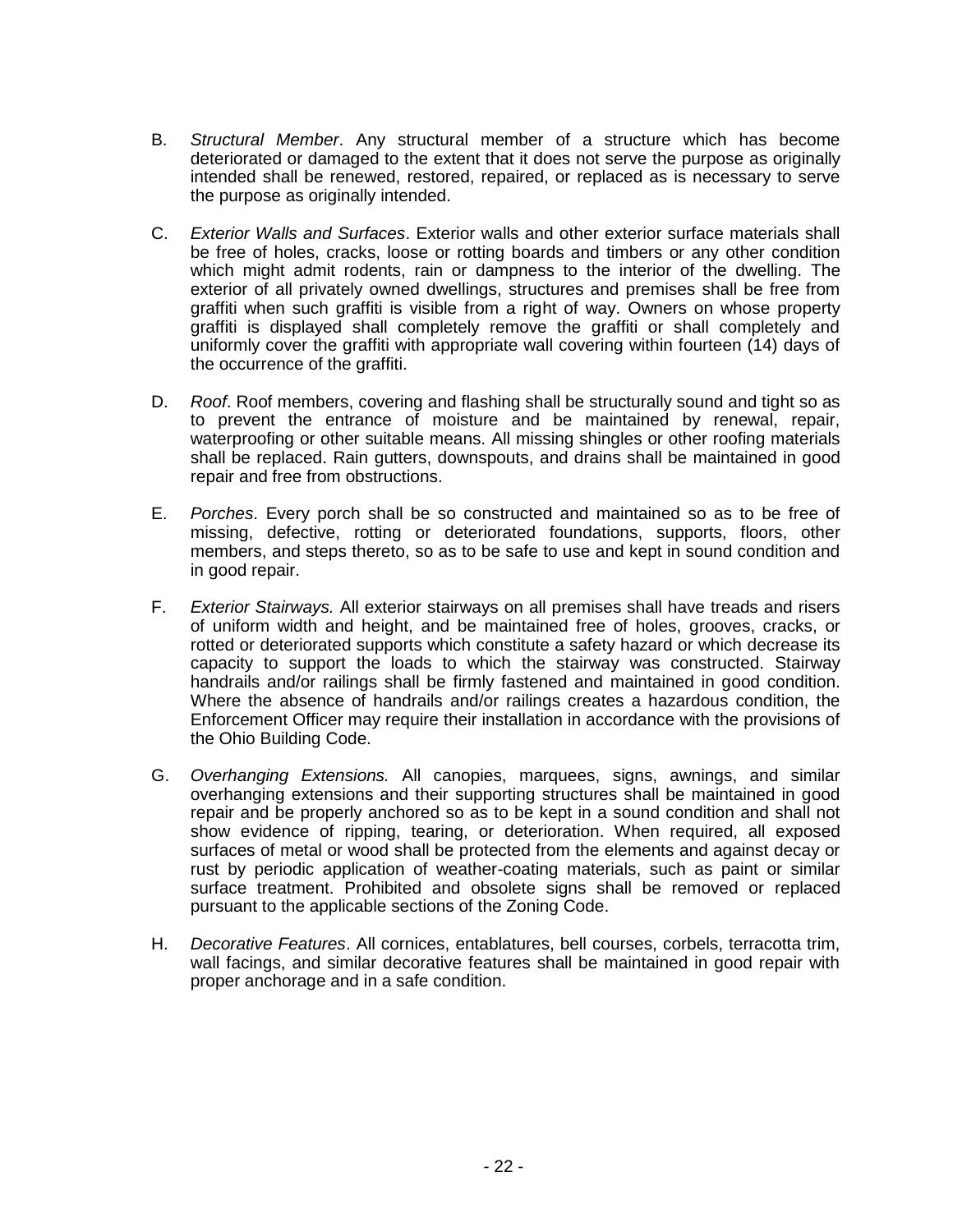## <span id="page-22-0"></span>**1367.03 Exterior Property and Structure Exterior Standards**

The exterior of all premises and every structure thereon and all surfaces thereof, shall be properly maintained in structurally sound and in good condition so as to be fit for human use, to achieve a presentable appearance, to avoid blighting effects on neighboring properties, and to be painted or protected where necessary for the purpose of preservation.

- A. *Windows*. Windows shall be fully supplied with window glass or an approved substitute which is glazed and is without open cracks or holes, shall have sashes in good condition which fit within frames, and be maintained so as to exclude adverse weather elements from entering the structure. Windows in dwellings shall be capable of being easily opened and held in position by hardware,
- B. *Exterior Doors*. Doors shall be maintained so as to be structurally sound, fit within frames so as to be weatherproof, windproof, and water-proof and be provided with door hinges and door latches which are in good working condition.
- C. *Chimneys*. The chimney of every structure shall be maintained structurally sound and in good repair, free of loose, missing or deteriorated mortar and bricks, or other chimney building materials. Any such loose, missing or deteriorated mortar or bricks shall be refitted, replaced or repaired.
- D. *Paint and Coating Materials.* Except for materials that have been designed or manufactured to remain untreated, all exterior wood, composition or metal surfaces shall be protected from the elements by paint or other protective covering. Surfaces shall be maintained so as to be kept clean and free of flaking, loose or peeling paint or covering. Where the Enforcement Officer determines that any exterior wall segment, facing, or other distinguishable surface area has more than twenty-five (25) percent of its total area peeling, flaking, corroded, or otherwise deteriorated, the said exterior wall segment, facing, or other distinguishable surface area, shall be surfacecoated in its entirety. All paint and other coating materials shall be free of any lead or other dangerous substances banned from general use by authorized federal, state, county, or local regulatory agencies for health and safety reasons.
- E. *Fences and Walls*. All fences, retaining walls, or similar structures shall be anchored firmly in the ground, shall be constructed in a workmanlike manner and maintained in that same manner so that such approved fences, retaining walls, or similar structures shall always be in the state of good structural repair. If any fence, retaining wall, or similar structure is found not to be in the state of good structural repair, it shall be removed, replaced, or repaired as required. Except when constructed of materials that have been designed or manufactured to remain untreated, all fences shall be treated periodically with paint or chemicals so as to retard deterioration.
- F. *Traffic and Pedestrian Structures.* Driveways, parking areas, and walks shall be maintained or so improved so as to provide for a durable, hard, dust free surface such as concrete, asphalt, or comparable material. All traffic markings such as directional arrows, lane division lines, parking space lines, stop signs, etc., shall be maintained so as to be clearly visible and easily recognized.
- G. *Exterior Lighting Fixtures*. Exterior lighting fixtures over steps, paths, walkways, courts, drives and parking lots shall be neatly maintained in operable condition and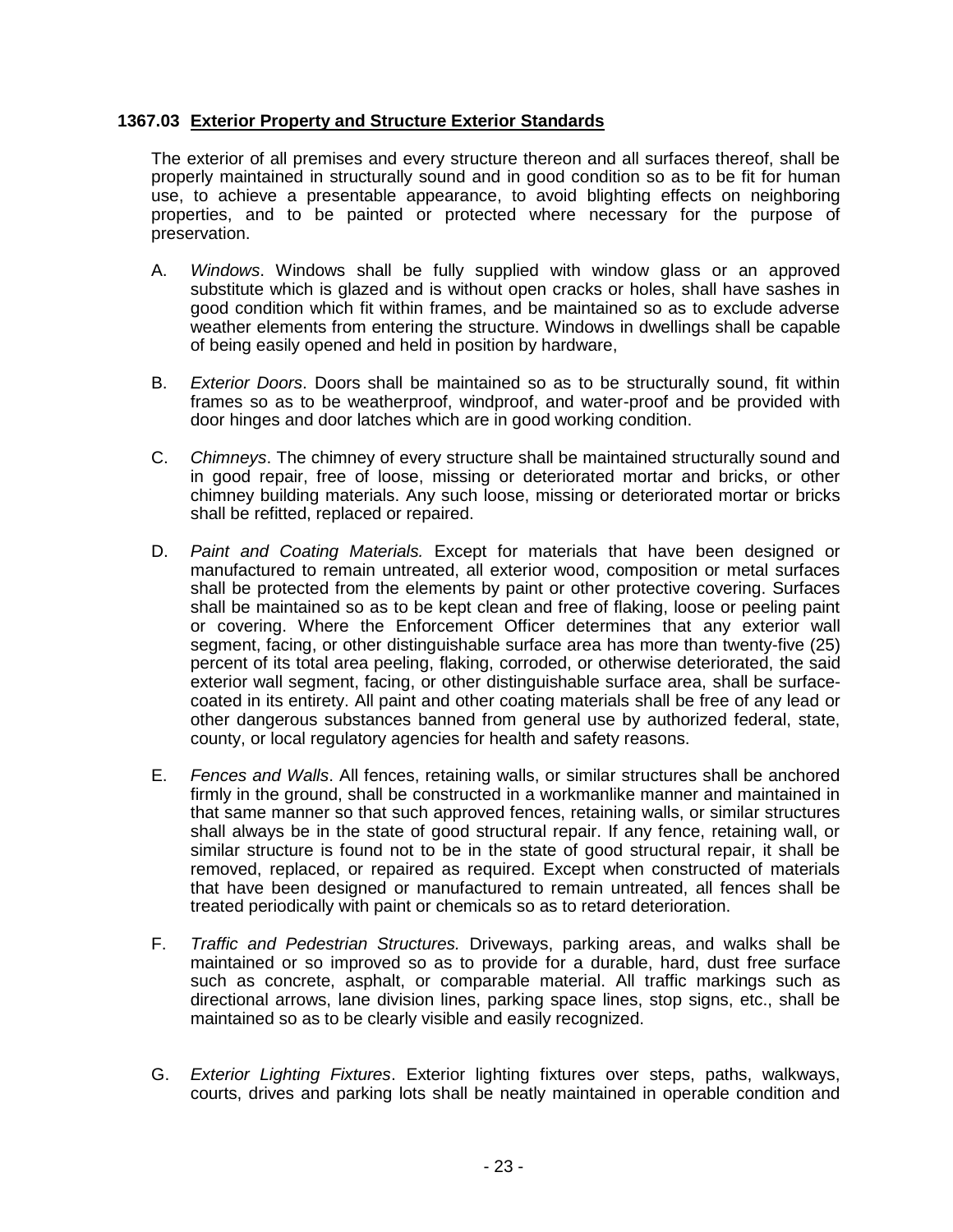lighted for sufficient periods of time before and after business hours to provide for pedestrian and employee safety and properly aimed so as not to shine on adjacent properties (per local zoning regulation).

- H. *Yards and Plant Materials.* The exterior open space around each structure shall be maintained or so improved so as to provide for grass, plantings or other suitable ground cover to assure absorption of rainfall and prevent soil erosion which is or may become detrimental to the structures, lot use, or adjacent lots and structures.
	- 1. All yards, courts, and lots shall not evidence signs of neglect or general unsightliness and be kept free of noxious weeds, overgrown grasses, debris and other materials which may cause a fire, health or safety hazard. All grass, weeds or rank vegetation shall be periodically cut, subject to the Health, Safety, and Sanitation General Offenses Code, Section 521.11 (Cutting of Weeds and Grasses Required, including Adjacent Public Rights of Way).
	- 2. Plant materials, especially trees and shrubs, shall be removed or appropriately treated if afflicted with decay, disease, insect infestation, or otherwise considered dangerous to other plant material.
- I. *Drainage*. All portions of all premises shall be so graded that there is no pooling of water or recurrent entrance of water into any part of any building except where such pooling or retention of water is part of a plan approved by the Municipal Engineer or his designate. All condensate and waste cooling water shall be appropriately discharged into an approved drainage system.
- J. *Drainage Swales*. Swales are to be maintained by the owners of the parcels on which they are located, and at no time will anyone plant trees and/or shrubs or discharge, empty, or place any material fill or waste into any swale so as to impede or divert drainage flow. Small swales can be mowed as part of the yard. Larger swales in meadow situations should be mowed less frequently in order to allow grasses to grow taller to retard runoff and prevent erosion. Swales in woodland areas should be left in their natural condition leaving the understory growth to retard runoff and prevent erosion.
- K. *Junk, Inoperable or Unlicensed Vehicle.* No junk, inoperable, or unlicensed vehicle shall be located on any property, except when stored within a completely enclosed building or in a manner in conformance with the zoning code and Section 521.08 of the Health, Safety, and Sanitation General Offenses Code.
- L. *Placement of Outdoor Refuse Storage Containers.* Trash maintained outside an enclosed structure shall be stored in an approved outdoor refuse storage containers pursuant to Section 521.12 of the Health, Safety, and Sanitation General Offenses Code. All storage of trash and garbage containers and/or dumpsters shall be effectively screened from view in a manner approved by the Enforcement Officer behind the front building line (the front wall of the principal building) and shall be placed at the curb or authorized alley locations for pickup as authorized pursuant to Chapter 955 (Refuse Collection) of the Street, Utilities and Public Services Code, unless prior approval has been given by the Enforcement Officer.
	- 1. Bulk Items and Bags. If trash is of such nature that it cannot be put in regulation containers, it shall be stored in an enclosed area not visible to adjacent